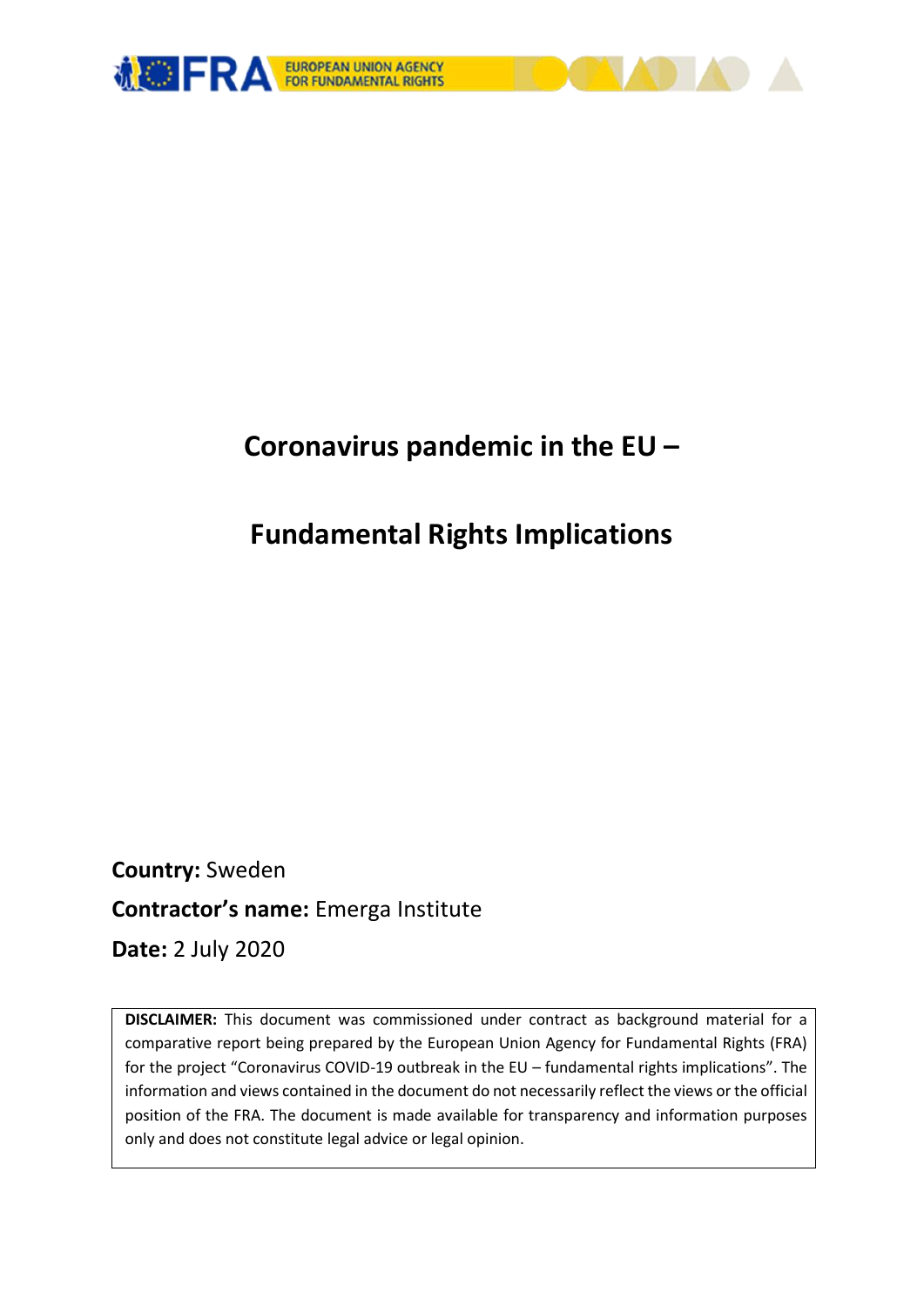# **1 Measures taken by government/public authorities**

### **1.1 Emergency laws/states of emergency**

*Provide information on emergency laws/declarations of states of emergency, including actions taken by police to enforce them and court rulings concerning the legality of such measures. Please include in particular information on developments relating to the protection of the right of association/demonstration; for example, with respect to the public gatherings that took place concerning the death of George Floyd, or other such events.*

In **Sweden**, the only constitutionally protected freedom or right that has been restricted for all inhabitants in connection with the spread of the corona virus is the freedom of assembly. According to section 1 of the Ordinance on prohibition on holding public gatherings and public events (*Förordning [2020:114] om förbud mot att hålla allmänna sammankomster och offentliga tillställningar*), general meetings and public events with more than 50 participants may not be held within Sweden until further notice.<sup>1</sup> All other restrictions aimed at the public are posed as recommendations from the government and/or the relevant authorities and cannot be imposed by any actions taken by the police.

In Sweden, the Black lives matter movement arranged protests in Sweden, e.g. in Stockholm<sup>2</sup>, Malmö<sup>3</sup> and Gothenburg during June 2020.<sup>4</sup> In addition to the physical protests, large digital demonstrations were also organised with live broadcasts and synchronised digital "check-ins" on various Swedish authorities via social media such as Facebook.<sup>5</sup> The Police was mainly concerned with the physical demonstrations, since the gatherings by far exceeded the 50 persons limit allowed at present. In Stockholm, the Police dissolved the manifestation with around a thousand participants with reference to the 50 persons limit. In Gothenburg, the Police also wanted to dissolve the manifestation on the same grounds since there were around two thousand participants. The stationary manifestation changed into a walking demonstration, which caused halts in the public transports as the march had not been planned. After the end of the demonstration, incidents of vandalism followed. However, the Police stated that the people engaged in the vandalism had "nothing to do with the demonstration".<sup>6</sup> In the evening around a hundred persons were still roaming around the city centre vandalising cars and breaking shop windows. The Police ended up apprehending 10 persons. Around 30 persons were put in preventive detension (*omhändertogs*).<sup>7</sup> In

1

<sup>1</sup> Sweden, Ordinance on prohibition on holding public gatherings and public events (*Förordning [2020:114] om förbud mot att hålla allmänna sammankomster och offentliga tillställningar*), section 1, 29 March 2020, [available here](https://www.riksdagen.se/sv/dokument-lagar/dokument/svensk-forfattningssamling/forordning-2020114-om-forbud-mot-att-halla_sfs-2020-114)

<sup>2</sup> Sweden, Sweden's television (*Sveriges television, SVT*), The Police dissolves manifestation on Sergel square (*Polisen upplöser manifestation på Sergels torg*), 4 June 2020, [availabla here](https://www.svt.se/nyheter/lokalt/stockholm/polisen-upploser-manifestation-pa-sergels-torg)

<sup>3</sup> Sweden, Sweden's television (*Sveriges television, SVT*), Demonstration utan tillstånd samlade hundratals i Malmö, 9 June 2020, [available](https://www.svt.se/nyheter/lokalt/skane/ny-antirasistisk-demonstration-i-malmo-genomfors-pa-tisdagen) here

<sup>4</sup> Sweden, Sweden's television (*Sveriges television, SVT*), Turmoil at Black lives matter demonstration in Gothenburg (*Tumult vid Black lives matter-demonstration i Göteborg*) 8 June 2020, [available here](https://www.svt.se/nyheter/lokalt/vast/demonstration-for-black-lives-matter-i-goteborg)

<sup>&</sup>lt;sup>5</sup> Sweden, Sweden's Radio (Sveriges radio, SR), Digital protest in support of the Black lives matter movement (*Digital protest till stöd för Black lives matter-rörelsen*), 2 June 2020, [available here](https://sverigesradio.se/sida/artikel.aspx?programid=478&artikel=7487141)

<sup>6</sup> Sweden, Sweden's television (*Sveriges television, SVT*), Turmoil at Black lives matter demonstration in Gothenburg (*Tumult vid Black lives matter-demonstration i Göteborg*) 8 June 2020, [available here](https://www.svt.se/nyheter/lokalt/vast/demonstration-for-black-lives-matter-i-goteborg)

<sup>7</sup> Sweden, Sweden's television (*Sveriges television, SVT*), Turmoil at Black lives matter demonstration in Gothenburg (*Tumult vid Black lives matter-demonstration i Göteborg*) 8 June 2020, [available here](https://www.svt.se/nyheter/lokalt/vast/demonstration-for-black-lives-matter-i-goteborg)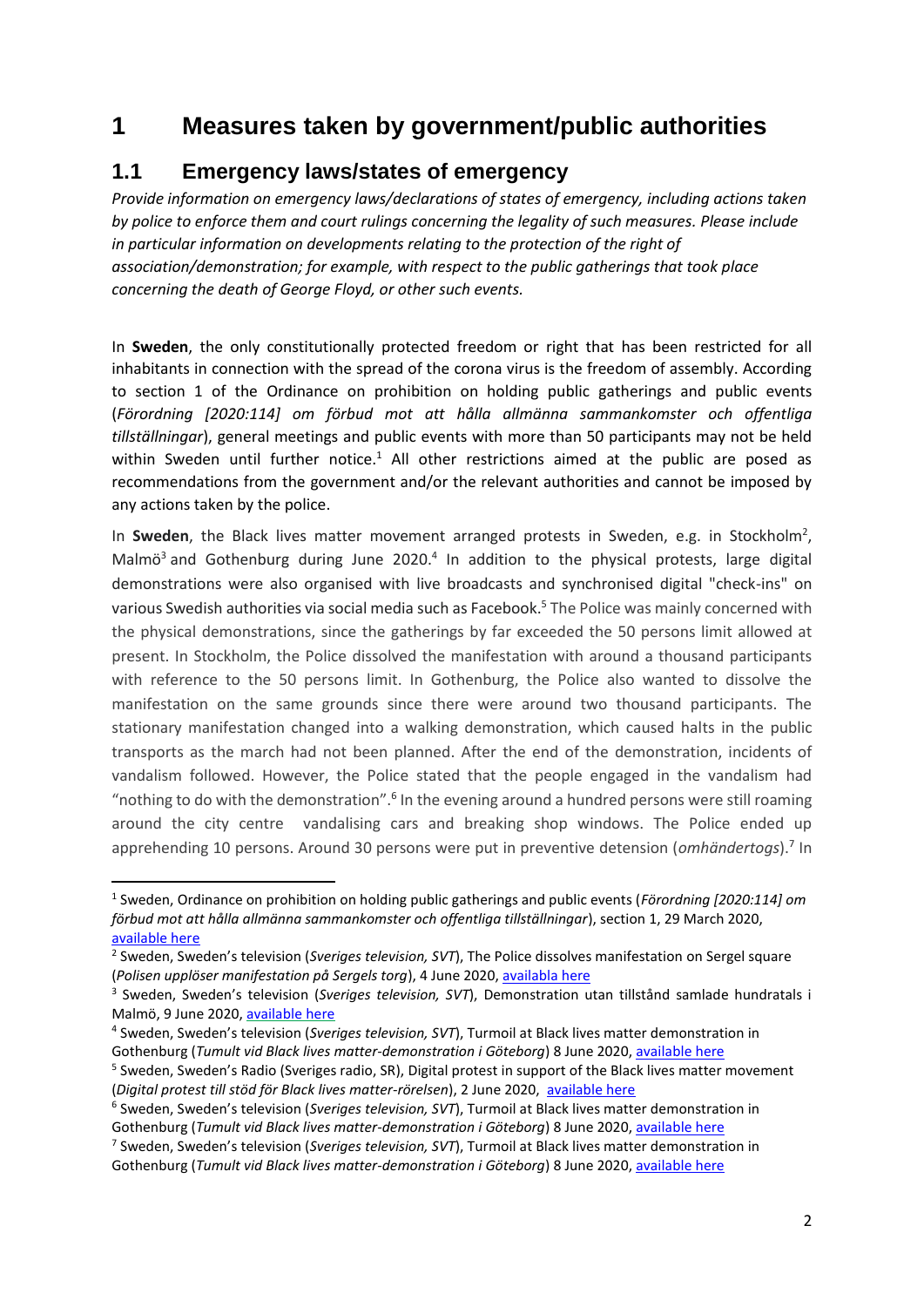Malmö, the Police noted that the demonstration lacked the required permit. Furthermore, it gathered too many participants (around 500). The Police discussed the problems with the organisers that slowly dissolved the manifestation. The Police reported the organisers for suspected violation of the Public Order Act.<sup>8</sup> Another demonstration was organised outside the American Embassy in Stockholm on 13 June 2020. This demonstration also lacked the required permit and was dissolved by the Police mainly with reference to the number of participants.<sup>9</sup>

# **1.2 Measures affecting the general population**

### **1.2.1 Social distancing**

*Focus on:* 

1

- *Lifting of stay at home restrictions, and measures/rules for general physical distancing when in public or at home.*
- *Enforcement and penalties.*

In **Sweden**, the Public Health Agency's regulations and general recommendations about the individual's and the general public's responsibilities to prevent further infectivity<sup>10</sup> are still in effect but the authority has complemented them with recommendations regarding summer activities. The new recommendations entered into force on 13 and 14 June 2020.<sup>11</sup> On 4 June 2020, the authority announced that its general recommendations on abstaining from non-necessary travel within Sweden would cease to apply on 13 June 2020.<sup>12</sup> From that date, persons without symptoms are allowed to travel anywhere in Sweden. However, they are recommended to choose the mode of transportation that are least likely to further spread infection. They are also advised to keep up-to-date of the information and routines for the different companies providing public transportation via the official webpage on emergency information from Swedish authorities.<sup>13</sup>

In **Sweden**, the Public Health Agency decided on a number of new recommendations in order to maintain or improve the necessary physical distancing when some of the regulations and genera recommendations are lifted. The authority states that these new recommendations are necessary to avoid an increase of the spreading of covid-19 and an overburdening of regional healthcare and medical services. Furthermore, there will be increased controls to guarantee that the public adheres to the regulations and general recommendations e.g. at camping sites, shopping malls and

<sup>&</sup>lt;sup>8</sup> Sweden, Public Order Act (*Ordningslag [1993:1617]*), 16 December 1993, <u>available here</u>

<sup>&</sup>lt;sup>9</sup> Sweden, Svenska Dagbladet (daily newspaper), The Police dissolves Black lives matter protest in Stockholm (*Polis upplöser Black lives matter-protest i Stockholm*), 13 June 2020[, available here](https://www.svd.se/black-lives-matter-protest-vid-usas-ambassad)

<sup>10</sup> Sweden, Swedish Public Health Agency (*Folkhälsomyndigheten*), Regulations and general recommendations on everyone's responsibility to prevent further infectivity of covid-19 inter alia (*Föreskrifter och allmänna råd om allas ansvar att förhindra smitta av covid-19 m.m.*), 1 April 2020, [available here](https://www.folkhalsomyndigheten.se/publicerat-material/publikationsarkiv/h/hslf-fs-202012/)

<sup>11</sup> Sweden, Swedish Public Health Agency (*Folkhälsomyndigheten*), Amendments of the regulations and general recommendations on everyone's responsibility to prevent further infectivity of covid-19 inter alia (*Ändring i föreskrifterna och allmänna råden om allas ansvar för att förhindra smitta av covid-19 m.m.* ), 9 June 2020, [available here](https://www.folkhalsomyndigheten.se/smittskydd-beredskap/utbrott/aktuella-utbrott/covid-19/sommaren-med-covid-19/)

<sup>12</sup> Sweden, Public Health Agency (*Folkhälsomyndigheten*) Measures required for reduced infectivity spreading when travelling increases (*Insatser krävs för dämpad smittspridning vid ökat resande),* 4 June 2020, [available here](https://www.folkhalsomyndigheten.se/nyheter-och-press/nyhetsarkiv/2020/juni/insatser-kravs-for-dampad-smittspridning-vid-okat-resande/)

<sup>13</sup> Sweden, National Civil Contingencies Agency (*Myndigheten för samhällskydd och beredskap*), Domestic travels and public transport (*Inrikesresor och kollektivtrafik*), updated on 11 June 2020[, available here](https://www.krisinformation.se/detta-kan-handa/handelser-och-storningar/20192/myndigheterna-om-det-nya-coronaviruset/inrikesresor-och-kollektivtrafik)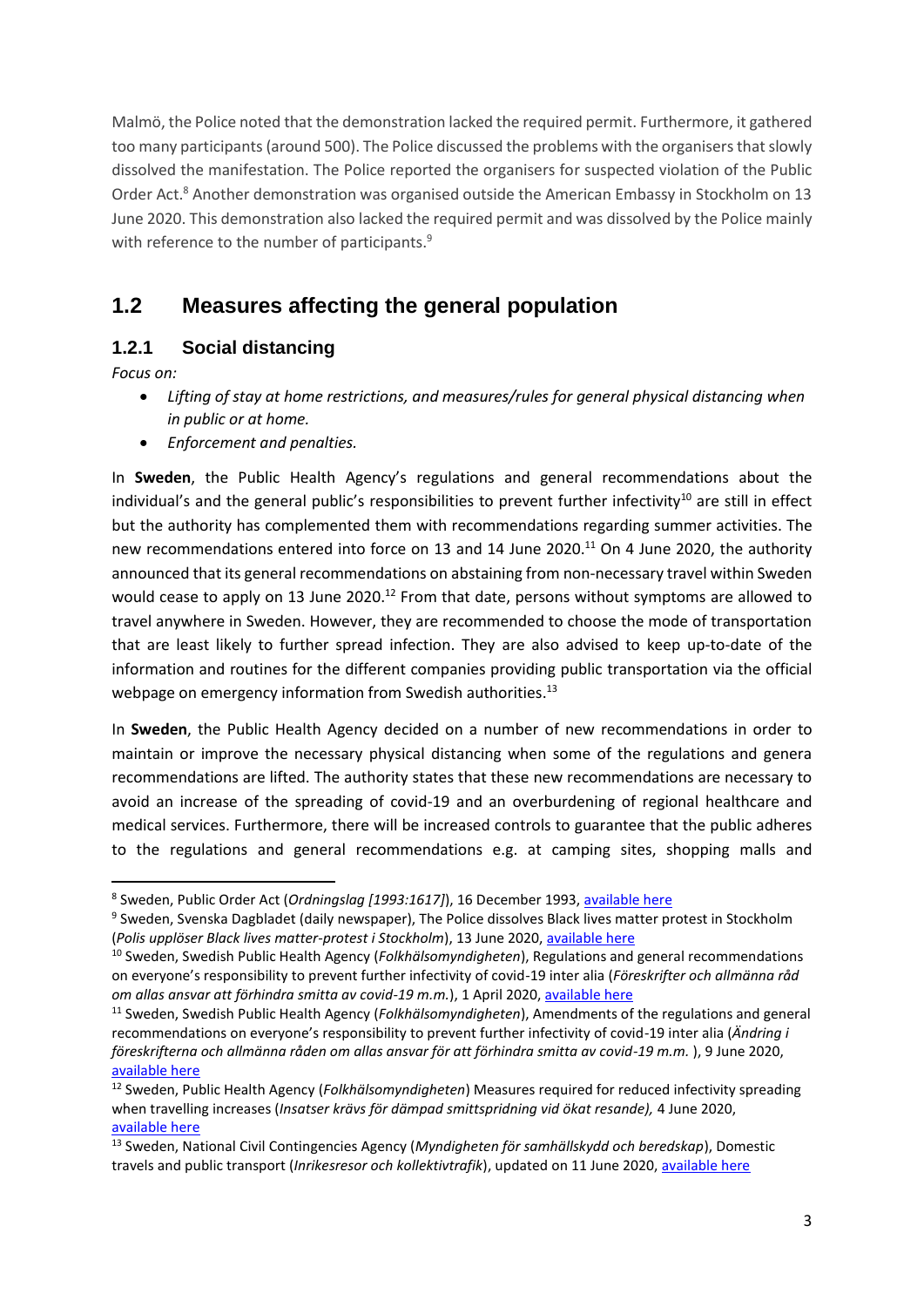restaurants. Measures to further reduce the spread of the covid-19 are also required, such as increased testing and national infectivity tracing, especially in the regions that typically receive an influx of tourists and summer guests during the vacation period.<sup>14</sup> To this effect, the Public Health Agency has published specific recommendations for beaches, sports and summer camps:

Swimming pools, beaches and harbours

In **Sweden**, the Public Health Agency assesses that it is unlikely that infection will spread between persons swimming at the same beach if they uphold the necessary social distance, since the virus's ability to infect is affected by dilution, transports or purification processes. According to the authority, the ban on public gatherings and public events for more than 50 people does not include indoor or outdoor swimming pools, nor does it include persons spending time on beaches, in parks or similar places. 15

Sports

In **Sweden**, the Public Health Agency removed the restrictions on sporting events, matches and tournaments without audiences for all age groups as of 14 June 2020.<sup>16</sup> All such arrangements are allowed for professional athletes at all levels under the condition that they are held outdoors and in accordance with the current restrictions for public gatherings. The authority emphasises that the everyone involved must adhere to the general safety measures before, during and after the activity. Furthermore, the organisers must make a risk assessment using the authority's risk assessment tool before they allow an event for less than 50 persons. 17

• Summer camps

**.** 

In **Sweden**, the Public Health Agency states that summer camps for children and youths may be organised if the general restrictions can be uphold. Furthermore, the organisers must make a risk assessment using the authority's risk assessment tool before they allow a camp for less than 50 persons. The organisers must mainly arrange outdoor activites for smaller groups of participants. They must also increase the distances between beds and seated areas, minimise activities which gather larger groups, such as shows for the parents, and guarantee good hand hygiene.<sup>18</sup>

In **Sweden**, the Ministry of Finance (*Finansdepartementet*) and the Ministry of Health and Social Affairs (*Socialdepartementet*) have introduced a large-scale investment in order to expand the regions'

<sup>14</sup> Sweden, Public Health Agency (*Folkhälsomyndigheten*) Measures required for reduced infectivity when

travelling increases (*Insatser krävs för dämpad smittspridning vid ökat resande),* 4 June 2020, [available here](https://www.folkhalsomyndigheten.se/nyheter-och-press/nyhetsarkiv/2020/juni/insatser-kravs-for-dampad-smittspridning-vid-okat-resande/) <sup>15</sup> Sweden, Swedish Public Health Agency (*Folkhälsomyndigheten*), Amendments of the regulations and general advice on everyone's responsibility to prevent further infectivity of covid-19 inter alia (*Ändring i föreskrifterna och allmänna råden om allas ansvar för att förhindra smitta av covid-19 m.m.* ), 9 June 2020, [available here](https://www.folkhalsomyndigheten.se/smittskydd-beredskap/utbrott/aktuella-utbrott/covid-19/sommaren-med-covid-19/) <sup>16</sup> Sweden, Swedish Public Health Agency (*Folkhälsomyndigheten*), Information for sports associations and fitness centres regarding covid-19 (*Information till idrottsföreningar och träningsanläggningar om covid-19*), 15 June 2020[, available here](https://www.folkhalsomyndigheten.se/smittskydd-beredskap/utbrott/aktuella-utbrott/covid-19/verksamheter/information-till-idrotts--och-traningsanlaggningar/)

<sup>17</sup> Sweden, Swedish Public Health Agency (*Folkhälsomyndigheten*), Information for organisers of events and gatherings with regards to covid-19 (*Information till arrangörer av evenemang och sammankomster med anledning av covid-19*), 29 March 2020 [available here](https://www.folkhalsomyndigheten.se/smittskydd-beredskap/utbrott/aktuella-utbrott/covid-19/verksamheter/information-till-arrangorer-av-evenemang/)

<sup>18</sup> Sweden, Swedish Public Health Agency (*Folkhälsomyndigheten*), Questions and answers regarding covid-19 (*Frågor och svar om covid-19*), 19 June 2020, [available here](https://www.folkhalsomyndigheten.se/smittskydd-beredskap/utbrott/aktuella-utbrott/covid-19/fragor-och-svar/?exp=73344#_73344)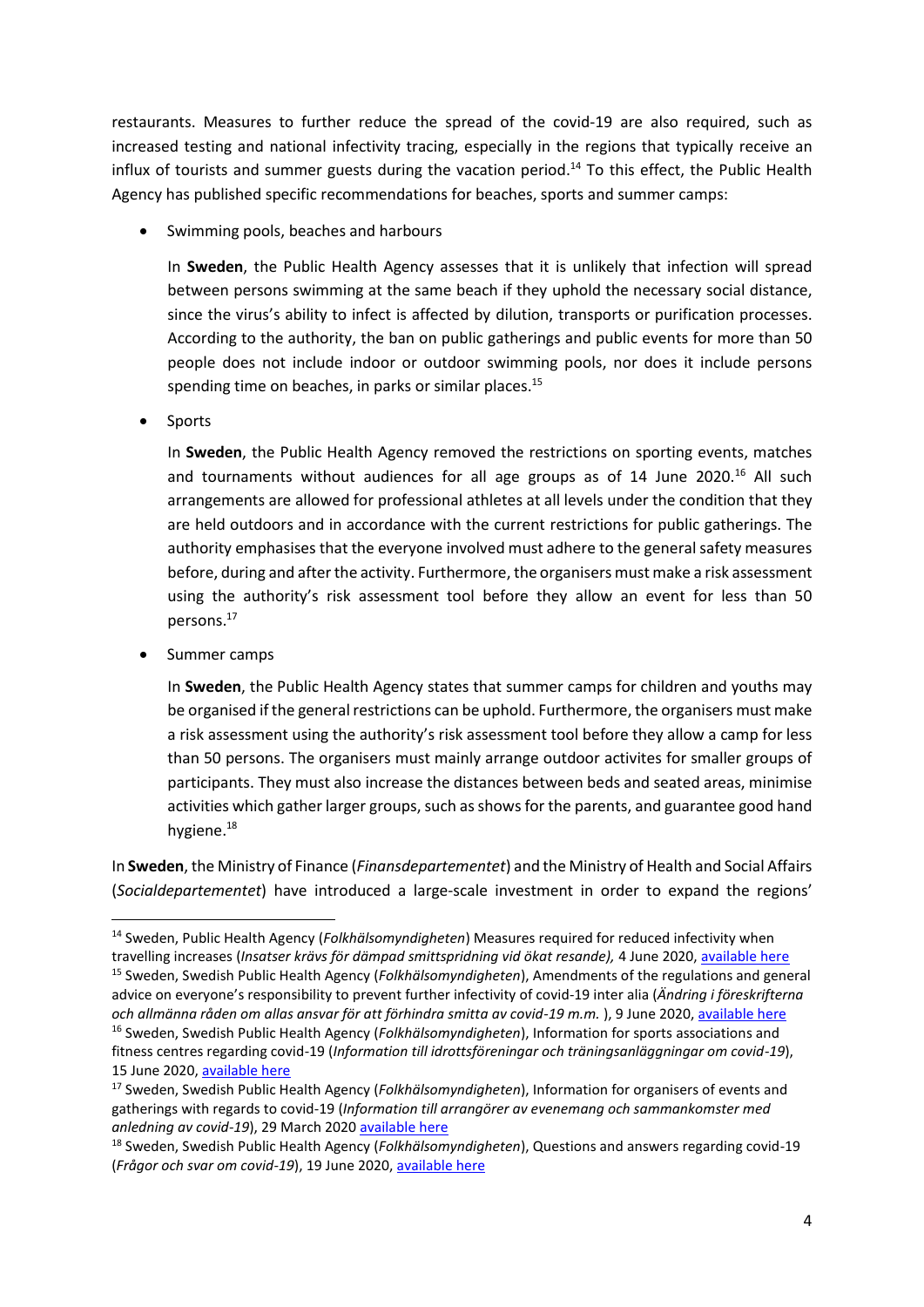testing capacity and infectivity tracing. Several regions are now in a phase where they can focus on more encompassing and active infectivity tracing in order to further reduce the spread of the infectivity.<sup>19</sup> In total, the government invests 5.9 billion SEK (€562,694,000) to guarantee the financing of the expanded testing and infectivity tracing. The main part of the funding will be distributed to the regions. The Government and the Swedish Association for Local Authorities and Regions (*Sveriges Kommuner och Regioner, SKR*) have reached a consensus on the managing of testing and infectivity tracing and the intention and have signed an agreement stipulating the terms.<sup>20</sup> According to the agreement the government assumes the costs for the testing and infectivity tracing, while the regions carry out the testing on the basis of the recommendations of the Public Health Agency. The County Administrative Boards shall assist the regions in their work in order to secure a swift expansion of the test capacity in consultation with the Public Health Agency.<sup>21</sup>

#### **1.2.2 Education**

*Focus on:*

**.** 

- *Steps to reopen educational institutions (schools, third level and kindergartens). Include any specific measures aimed at children from socioeconomically disadvantaged backgrounds.*
- *Measures to protect students and staff as they return to educational institutions (e.g. related to physical distancing, shift patterns, health and hygiene, etc.).*

In **Sweden**, the government assigned the National Board of Education (*Skolverket*) and the Swedish National Agency for Higher Vocational Education (*Myndigheten för yrkeshögskolan, MYH*) the task to follow up the consequences of the government's and other authorities' decisions and regulations on childrens', pupils' and students' education during the covid-19-pandemic in the spring 2020. <sup>22</sup> The National Board of Education will submit an intermittent report to the government on 14 August 2020 and a final report at the latest on 21 May 2021. The National Agency for Higher Vocational Education will deliver its final report at the latest on 1 December 2021.<sup>23</sup>

In **Sweden**, the Public Health Authority's general recommendation to conduct the upper secondary education as distance education was removed on 15 June 2020. Consequently, all students on upper

<sup>19</sup> Sweden, Ministry of Finance (*Finansdepartementet*), Ministry of Health and Social Affairs (*Socialdepartementet*),The Government invests 5,9 billion SEK in increased testing and infectivity tracing

<sup>(</sup>*Regeringen satsar 5,9 miljarder på utökad testning och smittspårning*), press release, 4 June 2020, [available](https://www.regeringen.se/pressmeddelanden/2020/06/regeringen-satsar-59-miljarder-pa-utokad-testning-och-smittsparning/)  [here](https://www.regeringen.se/pressmeddelanden/2020/06/regeringen-satsar-59-miljarder-pa-utokad-testning-och-smittsparning/)

<sup>20</sup> Sweden, Ministry of Health and Social Affairs (*Socialdepartementet*), The government and the Swedish Association for Local Authorities and Regions have signed an agreement concerning the implementation of increased testing (*Regeringen och SKR har tecknat en överenskommelse om genomförande för ökad testing*), press release, 11 June 2020, [available here](https://www.regeringen.se/pressmeddelanden/2020/06/regeringen-och-skr-har-tecknat-en-overenskommelse-om-genomforande-for-okad-testning/)

<sup>21</sup> Sweden, Ministry of Health and Social Affairs (*Socialdepartementet*), Increased national testing for covid-19, 2020 – Agreement between the state and the Swedish Association for Local Authorities and Regions (*Ökad nationell testning för covid-19, 2020 – Överenskommelse mellan staten och Sveriges Kommuner och Regioner*), registration number S2020/05276, 11 June 2020, [available](https://www.regeringen.se/overenskommelser-och-avtal/2020/06/okad-nationell-testning-for-covid-19-2020---overenskommelse-mellan-staten-och-sveriges-kommuner-och-regioner/) here

<sup>22</sup> Sweden, Ministry of Education (*Utbildningsdepartementet*), The pandemic's consequences for the field of education area will be followed up (*Pandemins konsekvenser inom utbildningsområdet ska följas upp*), 18 June 2020, [availble here](https://www.regeringen.se/pressmeddelanden/2020/06/pandemins-konsekvenser-inom-utbildningsomradet-ska-foljas-upp/)

<sup>23</sup> Sweden, Ministry of Education (*Utbildningsdepartementet*), The pandemic's consequences for the field of education area will be followed up (*Pandemins konsekvenser inom utbildningsområdet ska följas upp*), 18 June 2020, [availble here](https://www.regeringen.se/pressmeddelanden/2020/06/pandemins-konsekvenser-inom-utbildningsomradet-ska-foljas-upp/)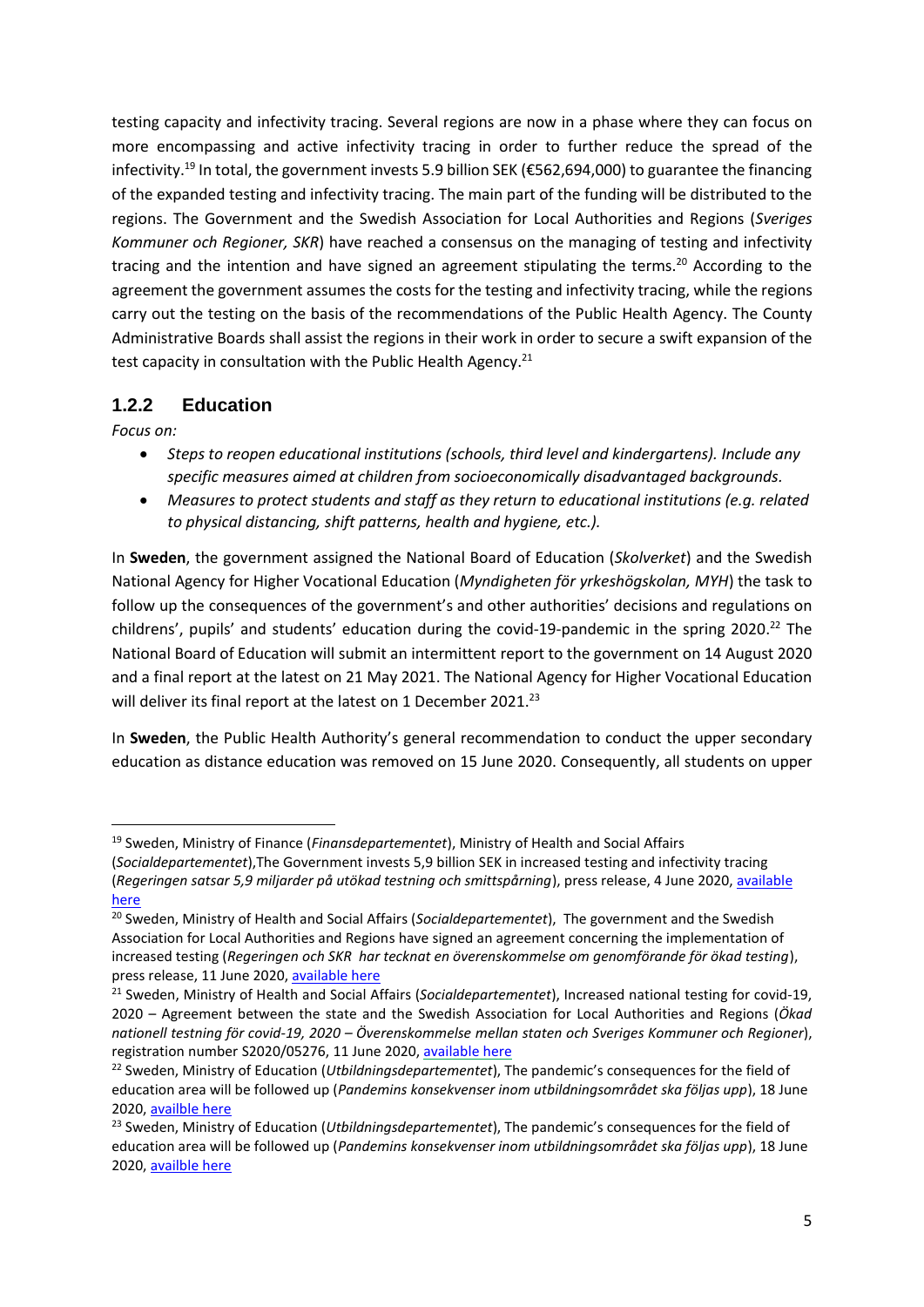secondary level may return to the school facilities in the autumn.<sup>24</sup> However, the government states that the municipal adult education and the education at vocational colleges and universities, education may still be required to partly be conducted as distance education in order to reduce the spread of infection.<sup>25</sup>

In **Sweden**, the number of applicants to higher education has increased as a result of the negative development on the labour market due to the corona virus. As a consequence, the government has allocated extra funds to the universities and colleges to offer additional study places on study programmes which train persons to work in sectors of the labour market where there are labour shortages, e.g. studies to become nurses, teachers and technicians. The government pinpoints education of nurses, teachers and technicians..<sup>26</sup> The extra funding will permanently cover the costs for an additional 1,300 students. A specific investment will also provide further education and lifelong learning for an additional 1,500 students. Furthermore, the government invests 30 million SEK (€2,861,150) on shorter courses for persons who have been temporarily laid off in order to provide them with the opportunity to further their education.<sup>27</sup> The total extra funds will enable an additional 12,000 persons to study during the autumn of 2020.<sup>28</sup>

#### **1.2.3 Work**

*Focus on:* 

- *Steps for specific sectors/the general population to return to work and measures to protect employees in the workplace (physical distancing, health and hygiene, shift patterns, etc.). Please include any specific measures aimed at people in precarious work.*
- *Ending of furlough/short-time work programmes for specific sectors/the general population.*

In **Sweden**, the Minister of Finance stated that there are indications of a positive turn in the Swedish economy although from a very low level.<sup>29</sup> The unemployment increased during March and April and the increase is expected to continue. In April, the unemployment reached 8.1 percent, which is the highest unemployment rate since 2014.<sup>30</sup>

In **Sweden**, the Swedish Public Health Agency has conducted a preliminary study of cases of covid-19 based on occupation. The study has linked data from the authority's database of confirmed cases of

<sup>1</sup> <sup>24</sup> Sweden, Ministry of Education (*Utbildningsdepartementet*), The requirement for distance education is eased (*Kravet på distansundervisning lättas upp*), 29 May 2020[, available here](https://www.regeringen.se/pressmeddelanden/2020/05/kravet-pa-distansundervisning-lattas-upp/)

<sup>25</sup> Sweden, Ministry of Education (*Utbildningsdepartementet*), The requirement for distance education is eased (*Kravet på distansundervisning lättas upp*), 29 May 2020[, available here](https://www.regeringen.se/pressmeddelanden/2020/05/kravet-pa-distansundervisning-lattas-upp/)

<sup>26</sup> Sweden, Ministry of Education (*Utbildningsdepartementet*), Further strengthening of the possibility of studying at universities and colleges this autumn (*Ytterligare förstärkning av möjligheten till studier vid universitet och högskolor i höst*), 29 June 2020, [available here](https://www.regeringen.se/pressmeddelanden/2020/06/ytterligare-forstarkning-av-mojligheten-till-studier-vid-universitet-och-hogskolor-i-host/)

<sup>27</sup> Sweden, Ministry of Education (*Utbildningsdepartementet*), Further strengthening of the possibility of studying at universities and colleges this autumn (*Ytterligare förstärkning av möjligheten till studier vid universitet och högskolor i höst*), 29 June 2020, [available here](https://www.regeringen.se/pressmeddelanden/2020/06/ytterligare-forstarkning-av-mojligheten-till-studier-vid-universitet-och-hogskolor-i-host/)

<sup>28</sup> Sweden, Ministry of Education (*Utbildningsdepartementet*), Further strengthening of the possibility of studying at universities and colleges this autumn(*Ytterligare förstärkning av möjligheten till studier vid universitet och högskolor i höst*), 29 June 2020, [available here](https://www.regeringen.se/pressmeddelanden/2020/06/ytterligare-forstarkning-av-mojligheten-till-studier-vid-universitet-och-hogskolor-i-host/)

<sup>29</sup> Sweden, Swedish Television (*Sveriges Television*) (2020) XX: The economy about to turn upwards (*XX: Ekonomin på väg att vända uppåt*), 9 June 2020, [available here](https://www.svt.se/nyheter/inrikes/magdalena-andersson-om-regeringens-atgarder)

<sup>30</sup> Sweden, Swedish Television (*Sveriges Television*) (2020) XX: The economy about to turn upwards (*XX: Ekonomin på väg att vända uppåt*), 9 June 2020, [available here](https://www.svt.se/nyheter/inrikes/magdalena-andersson-om-regeringens-atgarder)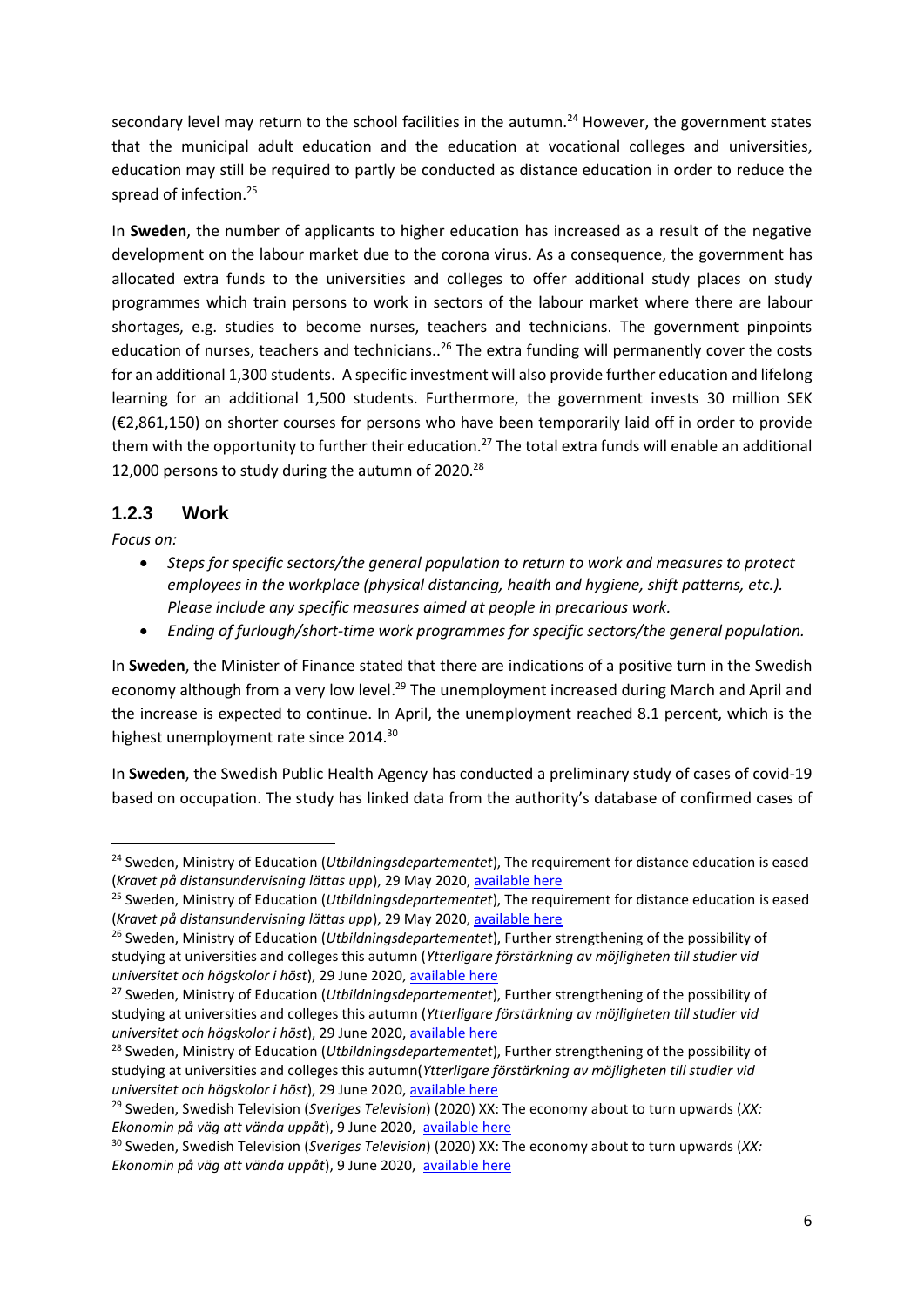covid-19 and Statistics Sweden's data on occupational groups.<sup>31</sup> The study included persons who were diagnosed with covid-19 during the period 13 March to 27 May 2020.<sup>32</sup> According to the study, some occupational groups have been diagnosed with covid-19 to a greater extent than other groups. Among these occupational groups are taxi drivers, bus and tram drivers. The study also shows that staff working in preschools, primary and secondary schools (which all have been open during the pandemic) do not have a higher prevalence of covid-19 diagnoses than other occupational groups. Morbidity can be affected by factors such as different living conditions and habits as well as underlying diseases but these factors have not been included in the preliminary analysis. Regardless, the study contributes to the knowledge about where infection spreads in society and may provide a basis for targeted measures. 33

In **Sweden**, the Swedish Work Environment Authority (*Arbetsmiljöverket*) stated that the authority will conduct around 300 inspections of the work conditions in healthcare and elderly care in order to en sure that the staff's protective equipment meet the safety requirements and provides the intended protection against infectivity. All personal protective equipment used in healthcare and elderly care must be tested, which means that they must be CE marked or have a temporary permit from the authority.<sup>34</sup>

In **Sweden**, the Swedish Work Environment Authority (*Arbetsmiljöverket*) declared that the authority will conduct close to 300 inspections focusing on the infectious risks of security personnel, security guards and cleaning staff, as well as of staff in shops an pharmacies.<sup>35</sup> The inspections will focus on the preventive work of the employers relating to the workplaces at local level. The inspection will mainly be conducted over phone in order to minimise the risk of spreading the virus. The authority may request documentation showing the preventive work conducted to reduce the risk of infection at the workplace, e.g. risk assessments of the work environment, information requiring staff who have symptoms to stay home, technical and organisational measures ,such as clear distance marking and self-scanning, and the use of personal protective equipment when the other measures are not sufficient or possible.<sup>36</sup>

In **Sweden**, the government decided that persons in risk groups, certain relatives and parents of recently seriously ill children who refrain or partly refrain from gainful employment in order to avoid

<sup>31</sup> Sweden, Swedish Public Health Authority (*Folkhälsomyndigheten*) Presence of covid-19 in various occupational groups (*Förekomst av covid-19 I olika yrkesgrupper*), 25 June 2020, [available here](https://www.folkhalsomyndigheten.se/publicerat-material/publikationsarkiv/f/forekomst-av-covid-19-i-olika-yrkesgrupper/)

 $32$  Healthcare and care personnel were sampled to a greater extent than other occupational groups, which is why the prevalence of covid-19 in this group cannot be compared correctly and hence was excluded from the review.

<sup>33</sup> Sweden, Swedish Public Health Authority (*Folkhälsomyndigheten*) Presence of covid-19 in various occupational groups (*Förekomst av covid-19 I olika yrkesgrupper*), 25 June 2020, [available here](https://www.folkhalsomyndigheten.se/publicerat-material/publikationsarkiv/f/forekomst-av-covid-19-i-olika-yrkesgrupper/)

<sup>34</sup> Sweden, Swedish Work Environment Authority (*Arbetsmiljverket*) (2020), The Swedish Work Environment Authority inspects protective equipment in health care and elderly care (*Arbetsmiljöverket granskar skyddsutrustning i vård och äldreomsorg*), 10 June 2020[, available here](https://www.av.se/press/arbetsmiljoverket-granskar-skyddsutrustning-i-vard-och-aldreomsorg/)

<sup>35</sup> Sweden, Swedish Work Environment Authority (*Arbetsmiljöverket*) The Swedish Work Environment Authority inspects infectious risks (*Arbetsmiljöverket inspekterar smittrisker*), 24 June 2020[, available here](https://www.av.se/press/arbetsmiljoverket-inspekterar-smittrisker/) <sup>36</sup> Sweden, Swedish Work Environment Authority (*Arbetsmiljöverket*) The Swedish Work Environment Authority inspects infectious risks (*Arbetsmiljöverket inspekterar smittrisker*), 24 June 2020[, available here](https://www.av.se/press/arbetsmiljoverket-inspekterar-smittrisker/)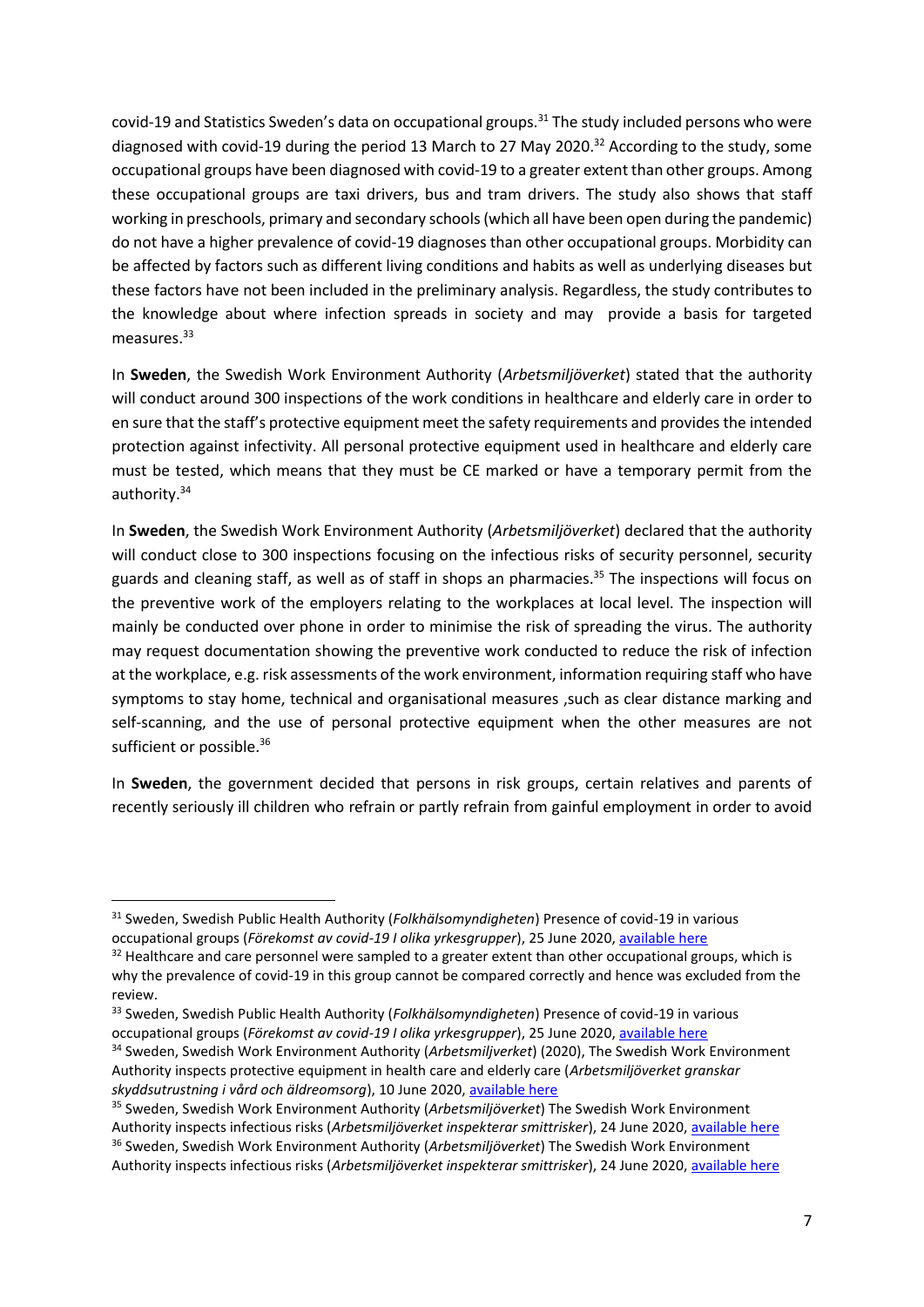infection by covid-19 should be entitled to compensation.<sup>37</sup> The regulations mean that individuals from these groups have the right to compensation as high as 76 EUR (804 SEK) per day in up to 90 days. The benefits are granted for the time a person ceases work to avoid being infected or avoid infecting a person at risk. In order to receive the benefit, there should be no opportunity to carry out acquisition work in the home. It is also required that the employer has not offered other duties that can be carried out without a risk or has not been able to adapt the work situation so the person in question can keep suitable distance from others in order to avoid the spread of infection.<sup>38</sup> In order for relatives of adults in the risk group to be entitled to compensation, the relative in question must work as a personal assistant for the person in the risk group and the person in the risk group must have been granted personal assistance compensation (*assistansersättning*). For parents, the government's decision means that parents under certain conditions may receive compensation if they have to give up work in order to care for a child who has recently been seriously ill and needs to be protected against a possible infection by the virus.<sup>39</sup> The new provisions will cease to apply at the end of September 2020.<sup>40</sup>

#### **1.2.4 Access to justice**

*Focus on:* 

**.** 

- *Steps to lift restrictions previously imposed on court proceedings and any strategies to deal with case backlog or increased litigation due to COVID-19 measures (e.g. criteria to prioritise certain types of cases/disputes).*
- *Continued use of remote hearings and videoconferences within court proceedings despite the lifting of restrictions* (*e.g. for which proceedings*)*.*

In **Sweden**, the courts have not been closed during the corona crisis. Sweden's Courts (*Sveriges domstolar*) has presented statistics related to the corona virus and the operations of the courts on a weekly basis.<sup>41</sup> As reported in previous reports, the proportion of cancelled hearings have increased moderately and the use of video conferences for court hearings has increased. In 2020, 2,400 court hearings were conducted via video conference during week 25 (15–21 June) in comparison with 1,184 court hearings via videoconferences during the same week in 2019.<sup>42</sup> The Swedish National Courts Administration (*Domstolsverket*) states that there is no aggregated information on the types of court hearings that make use of video conferences, but the technology is in place in the courts in order to

<sup>37</sup> Sweden, Ministry of Health and Social Affairs (*Socialdepartementet*) Compensation to risk groups and certain relatives and parents (*Ersättning till riskgrupper samt vissa anhöriga och föräldrar*), 25 June 2020, [available](https://www.regeringen.se/artiklar/2020/06/ersattning-till-riskgrupper-samt-vissa-anhoriga-och-foraldrar/)  [here](https://www.regeringen.se/artiklar/2020/06/ersattning-till-riskgrupper-samt-vissa-anhoriga-och-foraldrar/)

<sup>&</sup>lt;sup>38</sup> Sweden, Ordinance [2020:582] on certain sickness benefits for preventive purposes and disease carrier allowance following the disease covid-19 (*Förordning [2020:682] om viss sjukpenning i förebyggande syfte och viss smittbärarpenning med anledning av sjukdomen covid-19*), 26 June 202[0, available here](https://www.svenskforfattningssamling.se/doc/2020582.html)

<sup>39</sup> Sweden, Ordinance on amendments of the Ordinance on temporary parental benefits following the disease covid-19 (*Förordning [2020:583] om ändring i förordningen [2020:244] om viss tillfällig föräldrapenning med anledning av sjukdomen covid-19*), 26 June 202[0, available here](https://www.svenskforfattningssamling.se/doc/2020583.html)

<sup>40</sup> Sweden, Ministry of Health and Social Affairs (*Socialdepartementet*) Compensation to risk groups and certain relatives and parents (*Ersättning till riskgrupper samt vissa anhöriga och föräldrar*), 25 June 2020, [available](https://www.regeringen.se/artiklar/2020/06/ersattning-till-riskgrupper-samt-vissa-anhoriga-och-foraldrar/)  [here](https://www.regeringen.se/artiklar/2020/06/ersattning-till-riskgrupper-samt-vissa-anhoriga-och-foraldrar/)

<sup>41</sup> Sweden, Sweden's Courts (*Sveriges domstolar*), Statistics related to the coronavirus (*Statistik med anledning av coronaviruset*[\) available here](https://www.domstol.se/om-sveriges-domstolar/statistik-styrning-och-utveckling/statistik/statistik-med-anledning-av-coronaviruset/)

<sup>42</sup> Sweden, Sweden's Courts (*Sveriges domstolar*), Significant increase in courts' video technology (*Kraftig ökning av domstolarnas videoteknik*), 29 June 2020, [available here](https://www.domstol.se/nyheter/2020/04/kraftig-okning-av-domstolarnas-anvandning-av-videoteknik/)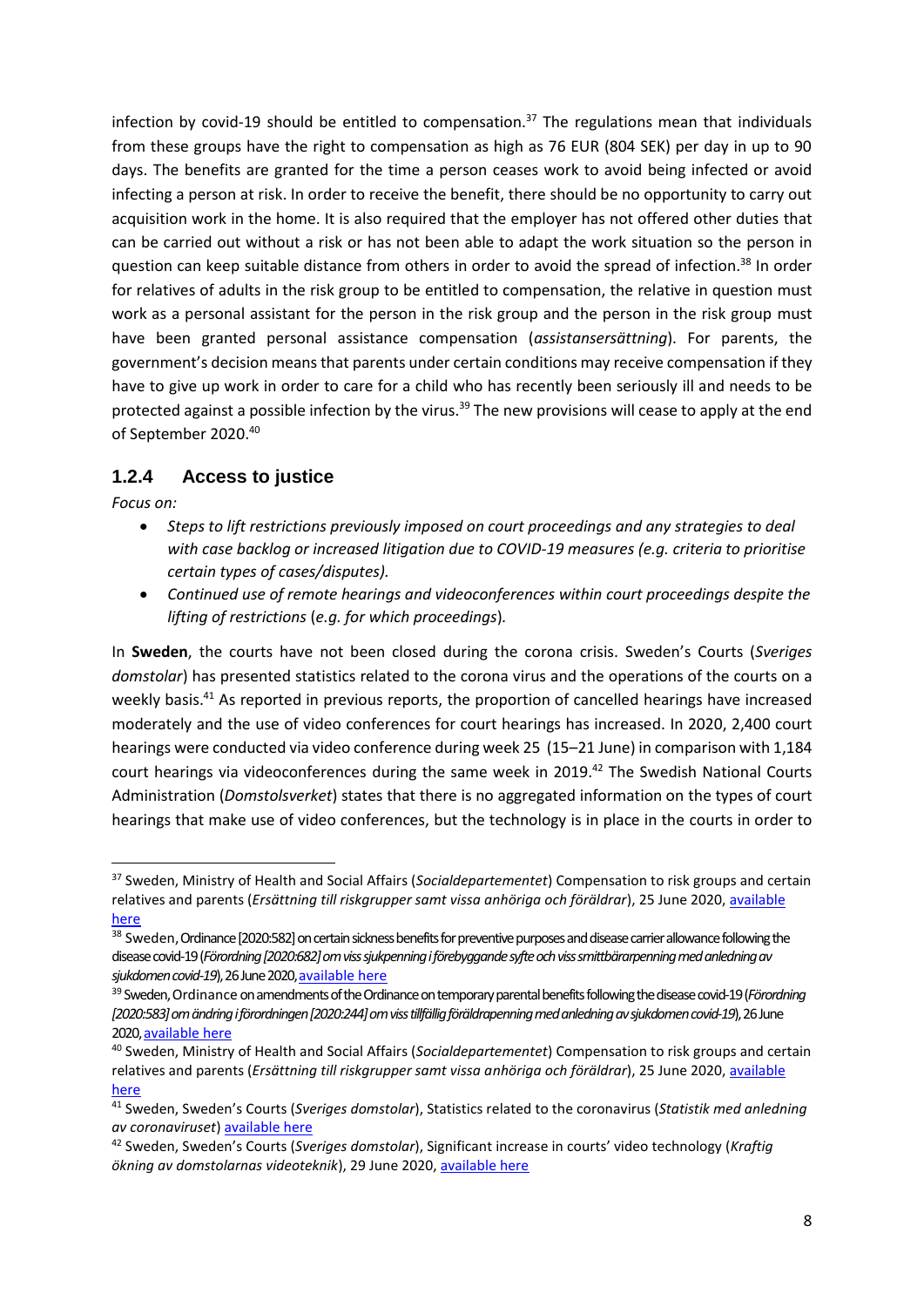enable all types of hearings. However, the authority stresses that it is always the judge of the individual case who decide if and when video conferences should be used.<sup>43</sup>

In **Sweden**, the Swedish National Courts Administration informs that there are no common principles stipulating how court cases should be prioritsed since the courts are independent authorities. Consequently, each court makes its own assessments of the need to suspend or reschedule any hearings. <sup>44</sup> Nevertheless, the courts should always focus on so-called priority cases (*förtursmål*) before less urgent cases. According to the Swedish National Courts Administration, priority cases in general courts are e.g. detention hearings (*häktningsförhandlingar*), cases involving persons who are deprived of their liberty (*mål med frihetsberövade personer*), cases involving juveniles (*ungdomsmål*), urgent family cases (*akuta familjemål*) and cases of bankruptcy (*konkurser*). In adition, all cases connected to serious organised crime and gang crimes are important priorities.<sup>45</sup> The administrative courts (*förvaltningsdomstolarna*) are primarily concerned with decisions on compulsory care (*beslut om tvångsvård*), public procurement (*offentlig upphandling*), detention and payment security.<sup>46</sup>

#### **1.2.5 Freedom of movement**

*Focus on:* 

1

- *Steps to repen borders/lift restrictions on freedom of movement to and within the EU, including rules or restrictions applying to certain categories of people (e.g. citizens; 'essential workers'). Please mention what requirements are in place for various categories of people to enter country (e.g. negative COVID-19 test result and/or obligation to self-isolate etc).*
- *Changes to asylum application procedures (*e.*g. lifting of temporary suspensions or restrictions on procedures) or available statistics on numbers of asylum applications (e.g. being much lower than for same period in previous years due to travel restrictions).*

In **Sweden**, the temporary travel ban was extended until 7 July following the recommendations of the European Commission. <sup>47</sup> Sweden follows the Commission's guidelines, including the list of exceptions defined by the Commission. Persons who have temporary or permanent residence permits in Sweden are also excepted from the entry ban if the purpose of the entry is to return home.<sup>48</sup> After a review, the Government has decided on certain clarifications of certain exceptions from the travel ban. For example seasonal workers in agriculture, forestry and horticulture are added to the list of groups that can be exempted from the entry ban, since they perform necessary functions in Sweden. The clarification is in line with the EU Commission's practical guidance of 30 March 2020 that mentions seasonal agricultural workers. The government has also clarified the regulations in order to reduce the risk of breaking up families and facilitate family reunification. The exception for family members of Swedish citizens has been clarified, which makes it easier for families that live abroad to travel home to Sweden. Clarifications have also been made to make it easier for persons with Swedish residence

<sup>43</sup> Sweden, E-mail correspondence with Swedish National Courts Administration (*Domstolsverket*), 30 June 2020

<sup>44</sup> Sweden, E-mail correspondence with Swedish National Courts Administration (*Domstolsverket*), 30 June 2020

<sup>45</sup> Sweden, E-mail correspondance with Swedish National Courts Administration (*Domstolsverket*), 30 June 2020

<sup>46</sup> Sweden, E-mail correspondance with Swedish National Courts Administration (*Domstolsverket*), 30 June 2020

<sup>47</sup> Sweden, Ministry of Justice (*Justitiedepartementet*), Extension of temporary entry ban to the EU via Sweden until 7 July 2020 (*Förlängning av tillfälligt inreseförbud till EU via Sverige till och med den 7 juli 2020*), 25 June 2020, [available here](https://www.regeringen.se/pressmeddelanden/2020/06/forlangning-av-tillfalligt-inreseforbud-till-eu-via-sverige-till-och-med-den-7-juli-2020/)

<sup>48</sup> Sweden, Ministry of Justice (*Justitiedepartementet*), Changes in the temporary entry ban to Sweden (*Ändringar i det tillfälliga inreseförbudet till Sverige*), press release 4 June 2020, [available](https://www.regeringen.se/pressmeddelanden/2020/06/andringar-i-det-tillfalliga-inreseforbudet-till-sverige/) here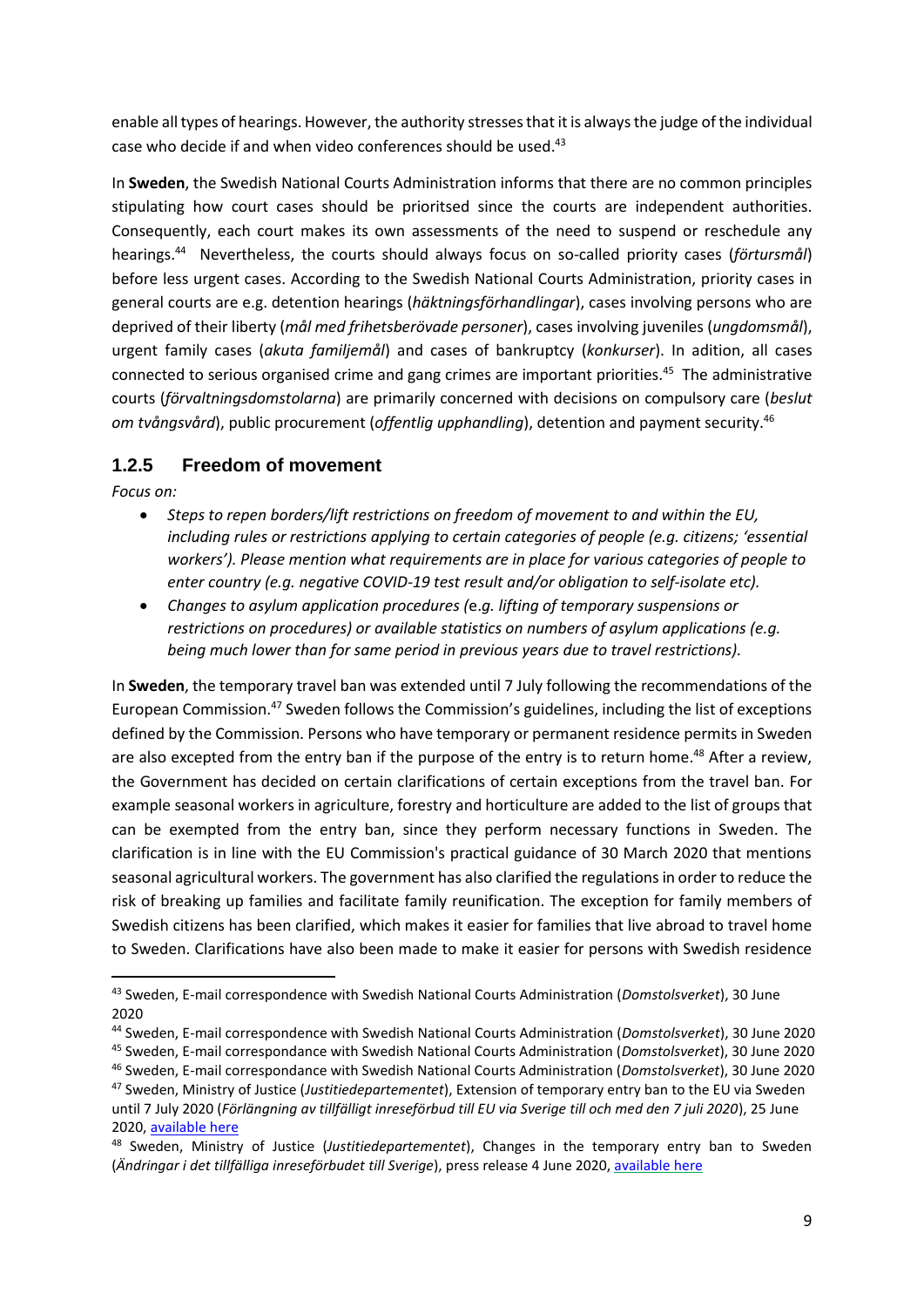permits to join the family in Sweden. The changes and clarifications entered into effect on 4 June 2020.<sup>49</sup>

In **Sweden**, the closed borders around the world and recommendations to avoid travels abroad have resulted in a standstill of on-going adoption processes. This situation has led the government to commission the Family Law and Parental Support Authority (*Myndigheten för familjerätt och föräldraskapsstöd*) to distribute up to 3.5 million SEK (€333,800) to authorised adoption organisations to enable them to prevent that initiated adoption processes are stopped. The purpose is to guarantee that the adoption processes are completed and that children who have already been matched with their adoptive parents may be together with their new familis.<sup>50</sup>

In **Sweden,** the summer vacations are coming up and people are expected to travel to and also reside in other parts of the country. The Minster of Social Affairs has stated that it is important to ensure sufficient capacity to transport patients between regions as well as capacity to meet an greater demand for healthcare and medical services in certain tourist-dense parts of the country.<sup>51</sup> Consequently, the government has commissioned the National Board of Health and Welfare (*Socialstyrelsen*) with the task of supporting the coordination of the healthcare resources of the 21 regions during the summer 2020.<sup>52</sup> The assignment includes strengthening the healthcare capacity in relevant locations, for example through national reinforcement resources. The assignment also includes coordinating and, if necessary, strengthening the regions' capacity to transport patients between them. If the authority finds it necessary, it should review the national healthcare capacity and continuously communicate the reviews to the regions in order to assist them in coordinating the available capacity.<sup>53</sup>

In **Sweden**, the Public Health Agency have developed a guide for all actors who offer anti-body tests for the virus causing covid-19.<sup>54</sup> The guide deals with different aspects of the testing, such as the reliability of the tests and the interpretation of the test results. The new guide includes different calculation examples that show how the test results vary depending on the specificity and accuracy of the tests as well as the existence of anti-bodies among the population.<sup>55</sup>

In **Sweden**, the Public Health Agency announced that Region Stockholm's helpline, which is available in in different languages becomes accessible nationwide through a cooperation between the regions

1

<sup>50</sup> Sweden, Ministry of Health and Social Affairs (*Socialdepartementet*) Economic advice for adoption organisations (*Ekonomiskt stöd till adoptionsorganisationer*)**,** 4 June 2020 [available here](https://www.regeringen.se/pressmeddelanden/2020/06/ekonomiskt-stod-till-adoptionsorganisationer/)

<sup>49</sup> Sweden, Ministry of Justice (*Justitiedepartementet*), Changes in the temporary entry ban to Sweden (*Ändringar i det tillfälliga inreseförbudet till Sverige*), press release 4 June 2020, [available here](https://www.regeringen.se/pressmeddelanden/2020/06/andringar-i-det-tillfalliga-inreseforbudet-till-sverige/)

<sup>51</sup> Sweden, Ministry of Health and Social Affairs (*Socialdepartementet*) Strengthened coordination of healthcare resources during the summer (*Stärkt samordning av hälso- och sjukvårdsresurser under sommaren*), press release, 4 June 2020, [available here](https://www.regeringen.se/pressmeddelanden/2020/06/starkt-samordning-av-halso--och-sjukvardsresurser-under-sommaren/)

<sup>52</sup> Sweden, Ministry of Health and Social Affairs (*Socialdepartementet*) Strengthened coordination of healthcare resources during the summer (*Stärkt samordning av hälso- och sjukvårdsresurser under sommaren*), press release, 4 June 2020, [available here](https://www.regeringen.se/pressmeddelanden/2020/06/starkt-samordning-av-halso--och-sjukvardsresurser-under-sommaren/)

<sup>53</sup> Sweden, Ministry of Health and Social Affairs (*Socialdepartementet*) Strengthened coordination of healthcare resources during the summer (*Stärkt samordning av hälso- och sjukvårdsresurser under sommaren*), press release, 4 June 2020, [available here](https://www.regeringen.se/pressmeddelanden/2020/06/starkt-samordning-av-halso--och-sjukvardsresurser-under-sommaren/)

<sup>54</sup> Sweden, Public Health Agency (*Folkhälsomyndigheten*) New guidance on anti-body tests (*Ny vägledning om antikroppstester*), 8 June 2020, [available here](https://www.folkhalsomyndigheten.se/nyheter-och-press/nyhetsarkiv/2020/juni/ny-vagledning-om-antikroppstester/)

<sup>55</sup> Sweden, Public Health Agency (*Folkhälsomyndigheten*) Guidance for anti-body detection (*Vägledning för antikroppspåvisning*), 4 June 2020, [available here](https://www.folkhalsomyndigheten.se/publicerat-material/publikationsarkiv/v/vagledning-for-antikroppspavisning/)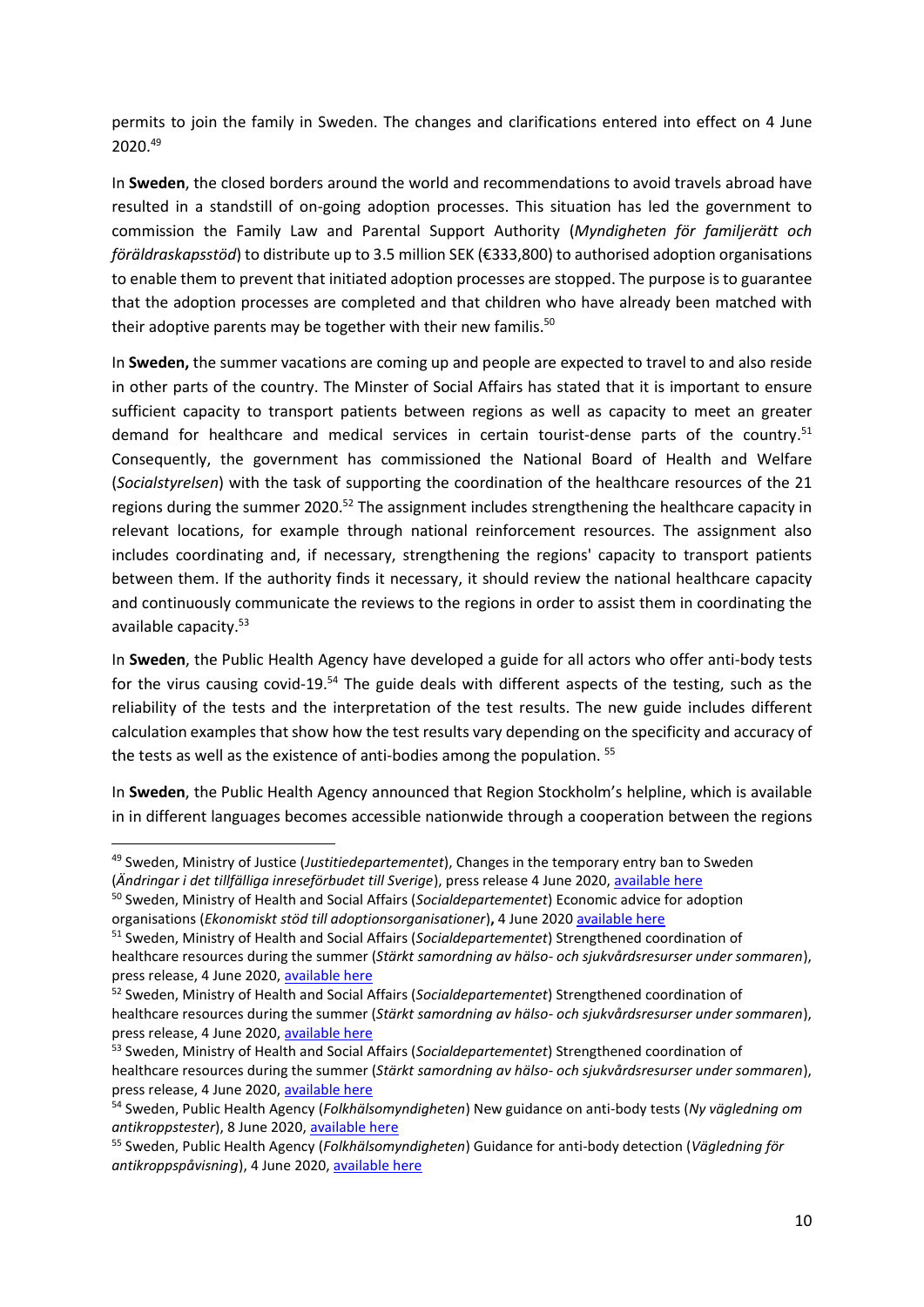and the Public Health Agency.<sup>56</sup> The helpline is staffed by regional healthcare communicators and health informators who speak Arabic, Somali, Farsi, Tigrinja, Amarinja and Russian. The public can call the helpline to ask questions and get answers about the corona virus.

## **1.3 Impact of measures on particular groups**

*Select the three most relevant groups from the following:* 

- *persons with disabilities,*
- *homeless people,*
- *older people,*
- *women,*
- *Roma and Travellers (Note – for those countries requested to collect additional data on the impact of COVID-19 on Roma – Service request No 33 (Belgium, Bulgaria, Czechia, Ireland, Greece, Spain, France, Croatia, Italy, Hungary, Netherlands, Portugal, Romania, Slovakia and Sweden), information submitted on Roma for Bulletin 4 should not be exactly duplicated in this additional data collection; however, a summary of main points concerning the Roma can be included in your submission for this Bulletin – to ensure that, where appropriate, any major developments in your Member State concerning this group are reported in Bulletin 4. The same approach applues regarding information supplied on asylum seekers/refugees).*
- *Detainees (including measures on early release or alternatives to detention)*
- *or another group not listed that have immerged in your country as facing particular challenges - before selection, this should be discussed with FRA.*

#### **Older people**:

1

The table below presents the official statistics on the total number of cases in residential care homes for the elderly (*äldreboende*) and home care for the elderly (*hemtjänst*) during the pandemic up until 3 July 2020. Data is disaggregated in age groups. <sup>57</sup>

| Age group            | $70 - 74$  | $75 - 79$         | $80 - 84$         | $85+$        |
|----------------------|------------|-------------------|-------------------|--------------|
| Infected by COVID-19 | Total: 356 | <b>Total: 705</b> | Total:1,080       | Total: 3,760 |
| Died from COVID-19   | Total: 142 | Total: 255        | <b>Total: 492</b> | Total: 1,536 |

#### Residential care homes for the elderly (*äldreboende*): 58

<sup>56</sup> Sweden, Public Health Agency (*Folkhälsomyndigheten*) National helpline on the new corona virus in several languages (*Nationell telefonlinje om det nya coronaviruset på flera språk*), 3 June 2020, [available here](https://www.folkhalsomyndigheten.se/nyheter-och-press/nyhetsarkiv/2020/juni/nationell-telefonlinje-om-det-nya-coronaviruset-pa-flera-sprak/)

<sup>57</sup> Sweden, National Board of Health and Welfare (*Socialstyrelsen*), Official Webpage, "Statistics on covid-19 amongst elderly by type of of housing" (*Statistik om covid-19 bland äldre efter boendeform*), updated 3 July 2020, [available here](https://www.socialstyrelsen.se/statistik-och-data/statistik/statistik-om-covid-19/statistik-om-covid-19-bland-aldre-efter-boendeform/)

<sup>58</sup> Sweden, National Board of Health and Welfare (*Socialstyrelsen*), Official Webpage, "Statistics on covid-19 amongst elderly by residence form" (*Statistik om covid-19 bland äldre efter boendeform*), updated 3 July 2020, [available here](https://www.socialstyrelsen.se/statistik-och-data/statistik/statistik-om-covid-19/statistik-om-covid-19-bland-aldre-efter-boendeform/)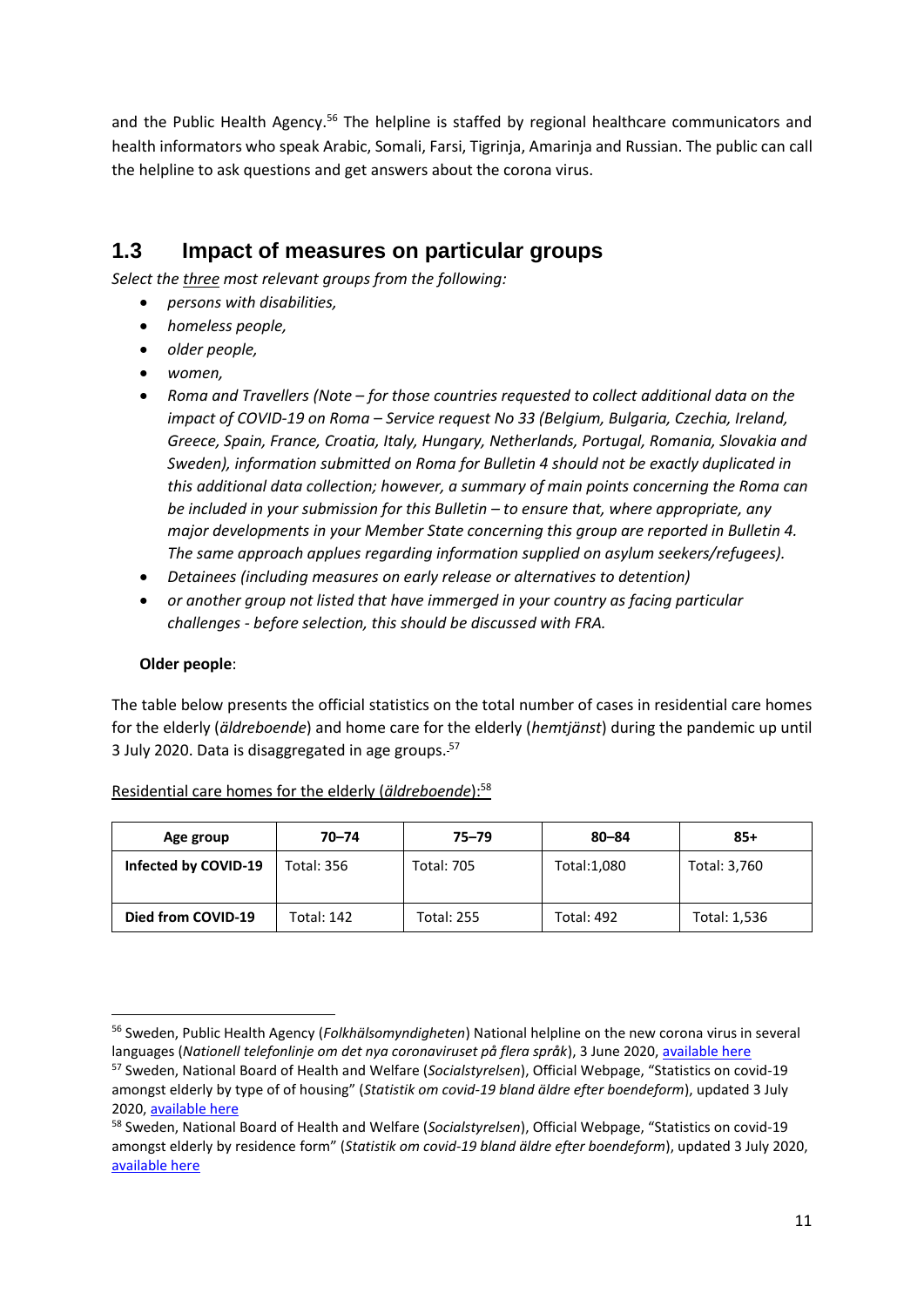#### Home care services for the elderly (*Hemtjänst*): 59

**.** 

| Age group            | 70-74      | 75-79             | 80-84             | $85+$        |
|----------------------|------------|-------------------|-------------------|--------------|
| Infected by COVID-19 | Total: 351 | <b>Total: 703</b> | <b>Total: 933</b> | Total: 2,325 |
| Died from COVID-19   | Total: 89  | <b>Total: 174</b> | <b>Total: 268</b> | Total: 746   |

In **Sweden**, the government has decided to extend the ban on visitors to residential homes for elderly a of 15 June 2020.<sup>60</sup> The ban extends until 31 August 2020 and was first initiated on 1 April 2020. At the same time, the government assigned the National Board of Health and Welfare (*Socialstyrelsen*) with the task to develop support for both staff and relatives. The supporting guidelines should include information on how to assess any exemptions from the ban. It shall also include examples that can serve as a support for both staff and relatives on how visits can be arranged safely e.g. by facilitating outdoor visits or by installing plexiglass divisions in the accommodations. The assignment shall be reported to the Ministry of Social Affairs at the latest on 15 July 2020.<sup>61</sup> Also, the testing strategy described in previous report is still at place with updates such as including testing persons with accomodation supports as of the Act concerning Support and Service for Persons with Certain Functional Impairments (LSS)<sup>62</sup> and municipal home care service and health care.<sup>63</sup>

In **Sweden**, the government allocated 30 million SEK (€2,861,150) to support the municipalities' work to end the isolation of older persons, which is a result of the general recommendations for persons over 70 to avoid social contact during the pandemic.<sup>64</sup> The funds shall be used to initiate or strengthen digital and other solutions aimed at enabling social contact, e.g. protected visiting rooms that allow relatives to visit the older persons without the risk of spreading the virus or the hiring of extra staff to enable meetings outside. Funding can also be used to purchase the technical equipment needed to enable virtual social contact when no personal visits are possible.<sup>65</sup>

In **Sweden**, the government has assigned the Public Health Agency (*Folkhälsomyndigheten*), to review the need of additional regulations in certain areas concerning older people and persons with

<sup>59</sup> Sweden, National Board of Health and Welfare (*Socialstyrelsen*), "Statistics on covid-19 amongst elderly by residence form" (*Statistik om covid-19 bland äldre efter boendeform*), official Webpage, updated 3 July 2020, [available here](https://www.socialstyrelsen.se/statistik-och-data/statistik/statistik-om-covid-19/statistik-om-covid-19-bland-aldre-efter-boendeform/) Please note that the statistics do not include persons with no more support than social alarm devices (*trygghetslarm*).

<sup>60</sup> Sweden, Ministry of Health and Social Affairs (*Socialdepartementet*), Visit bans in residential housing for elderly extended (*Besöksförbud på äldreboenden förlängs*), 15 June 2020, [available here](https://www.regeringen.se/pressmeddelanden/2020/06/besoksforbudet-pa-aldreboenden-forlangs/)

<sup>61</sup> Sweden, Ministry of Health and Social Affairs (*Socialdepartementet*), Visit bans in residential housing for elderly prolonged (*Besöksförbud på äldreboenden förlängs*), 15 June 2020[, available here](https://www.regeringen.se/pressmeddelanden/2020/06/besoksforbudet-pa-aldreboenden-forlangs/)

<sup>62</sup> Sweden, Act concerning Support and Service for Persons with Certain Functional Impairments (*Lag [1993:387] om stöd och service till vissa funktionshindrade*), 27 May 1993, [available here](https://www.riksdagen.se/sv/dokument-lagar/dokument/svensk-forfattningssamling/lag-1993387-om-stod-och-service-till-vissa_sfs-1993-387)

<sup>63</sup> Sweden, Public Health Agencu (*Folkhälsomyndigheten*), Testing for covid-19 in municipal care for elderly (*Provtagning för covid-19 inom kommunal vård och omsorg för äldre*), updated 17 June 2020, [available here](https://www.folkhalsomyndigheten.se/publicerat-material/publikationsarkiv/p/provtagning-for-covid-19-inom-sarskilt-boende-for-aldre/) <sup>64</sup> Sweden, Ministry of Health and Social Affairs (*Socialdepartementet*), 30 million to counter the consequences of isolation (*30 miljoner för att motverka konsekvenser av isolering*), 18 June 2020, [available here](https://www.regeringen.se/pressmeddelanden/2020/06/30-miljoner-for-att-motverka-konsekvenser-av-isolering/)

<sup>65</sup> Sweden, Ministry of Health and Social Affairs (*Socialdepartementet*), 30 million to counter the consequences of isolation (*30 miljoner för att motverka konsekvenser av isolering*), 18 June 2020, [available here](https://www.regeringen.se/pressmeddelanden/2020/06/30-miljoner-for-att-motverka-konsekvenser-av-isolering/)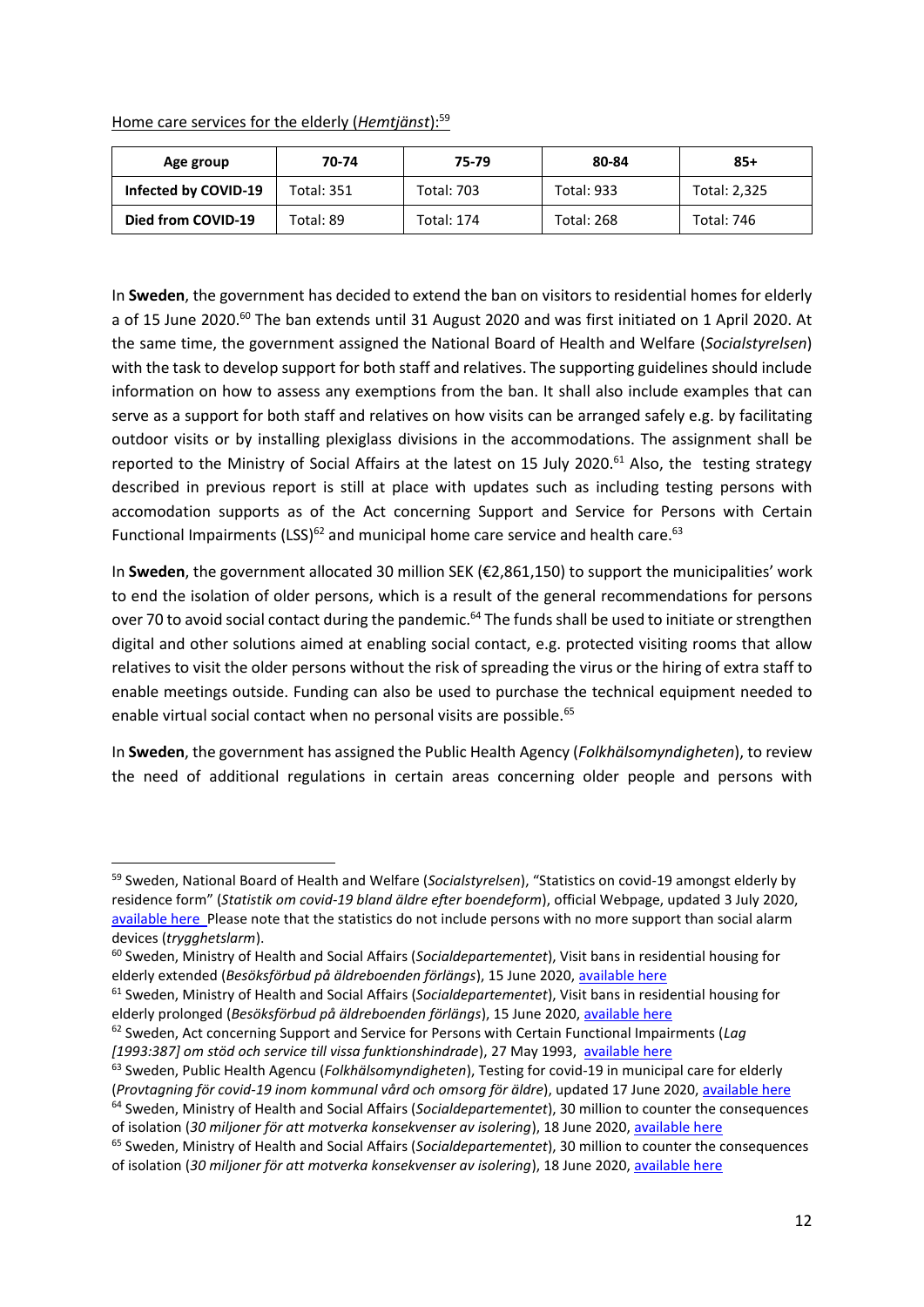disabilities in order to reduce the spread of covid-19.<sup>66</sup> The review shall be made in collaboration with the National Board of Health and Welfare (*Socialstyrelsen*) and the Swedish Association of Local Authorities and Regions (*Sveriges kommuner och regioner, SKR*). If the Public Health Agency concludes that there is such a need, the authority shall describe what these regulations should entail. Furthermore, the Public Health Agency shall describe how the new regulations should be able to contribute to the fighting of infectivity in comparison with already published support materials and other measures. The review's focus areas are: elderly care in the ordinary housing (*hemtjänst i ordinärt boende*), <sup>67</sup> residential housing or the ecquivalent (*särskilt boende eller motsvarande boendeform*) <sup>68</sup> and residential housing with special care for adults or any other residential housing for adult or ecquvalent housing run by private individuals (*bostad med särskild service för vuxna eller någon annan särskilt anpassad bostad för vuxna eller motsvarande boendeform som en enskild person bedriver*). <sup>69</sup> The assignment shall be reported to the Ministry of Health and Social Affairs at the latest on 30 September 2020.<sup>70</sup>

#### **Women:**

**.** 

In **Sweden**, the Swedish Gender Equality Agency (*Jämställdhetsmyndigheten*) has compiled and published information focusing on how regions and municipalities shall prevent domestic violence during the pandemic.<sup>71</sup> The authority points out that the efforts to prevent and reduce the spread of covid-19 through various restrictions have resulted in increased isolation. For already vulnerable groups, especially children and women, the isolation means an increased risk of being subjected to violence. Isolation can also lead to reduced opportunities to take part of different support measures. On 30 April 2020, the Swedish Gender Equality Agency was commissioned by the government to identify and develop effective methods for municipalities to disseminate information about domestic violence and honour-related violence and oppression and how contact can be established with victims of violence.<sup>72</sup> The on-going execution of the assignment is be based on the special circumstances and conditions following the outbreak of covid-19. The authority notes that most municipalities, authorities and organisations carry out active work aimed at persons with increased vulnerability

<sup>66</sup> Sweden, Ministry of Health and Social Affairs (*Socialdepartementet*), Assignment concerning measures in some social services activites during the spread of the covid-19 infection (*Uppdrag om åtgärder inom vissa av socialtjänstens verksamheter vid smittspridning av covid-19*), government assignment, 26 June 2020[, available](https://www.regeringen.se/regeringsuppdrag/2020/06/uppdrag-om-atgarder-inom-vissa-av-socialtjanstens-verksamheter-vid-smittspridning-av-covid-192/)  [here](https://www.regeringen.se/regeringsuppdrag/2020/06/uppdrag-om-atgarder-inom-vissa-av-socialtjanstens-verksamheter-vid-smittspridning-av-covid-192/)

<sup>&</sup>lt;sup>67</sup> Sweden, Social Services Act (Socialtjänstlag [2001:453]), 7 June 2001[, available here](https://www.riksdagen.se/sv/dokument-lagar/dokument/svensk-forfattningssamling/socialtjanstlag-2001453_sfs-2001-453)

<sup>68</sup> Sweden, Social Services Act (*Socialtjänstlag [2001:453]*), ch. 5 section 5 or 7, ch. 7 section 1, 7 June 2001, [available here](https://www.riksdagen.se/sv/dokument-lagar/dokument/svensk-forfattningssamling/socialtjanstlag-2001453_sfs-2001-453)

<sup>69</sup> Sweden, Act concerning Support and Service for Persons with Certain Functional Impairments (*Lag [1993:387] om stöd och service till vissa funktionshindrade*), section 9 paragraph 9, 1 January 2011[, available here](https://www.riksdagen.se/sv/dokument-lagar/dokument/svensk-forfattningssamling/lag-1993387-om-stod-och-service-till-vissa_sfs-1993-387)

<sup>70</sup> Sweden, Ministry of Health and Social Affairs (*Socialdepartementet*), Assignment on measures in some social services activites during the spread of covid-19 infection (*Uppdrag om åtgärder inom vissa av socialtjänstens verksamheter vid smittspridning av covid-19*), government assignment, 26 June 2020, [available here](https://www.regeringen.se/regeringsuppdrag/2020/06/uppdrag-om-atgarder-inom-vissa-av-socialtjanstens-verksamheter-vid-smittspridning-av-covid-192/)

<sup>71</sup> Sweden, Swedish Gender Equality Agency (*Jämställdhetsmyndigheten*), Violence in connection with covid-19 (*Våldsutsatthet i samband med covid-19*), 26 June 2020, [availble here](https://www.jamstalldhetsmyndigheten.se/mans-vald-mot-kvinnor/covid-19)

<sup>72</sup> Sweden, Ministry of Employment (*Arbetsmarknadsdepartementet*), Assignment to the Gender Equality Authority to identify and develop methods for the municipalities to disseminate information about violence in close relationships and honour-related violence and oppression following the breakout of covid-19 (*Uppdrag till Jämställdhetsmyndigheten att identifiera och utveckla arbetssätt för att kommuner ska kunna sprida* information om våld i nära relationer och hedersrelaterat våld och förtryck med anledning av utbrottet av covid-*19*), government assignment, 30 April 2020, [available](https://www.regeringen.se/regeringsuppdrag/2020/04/uppdrag-till-jamstalldhetsmyndigheten/) here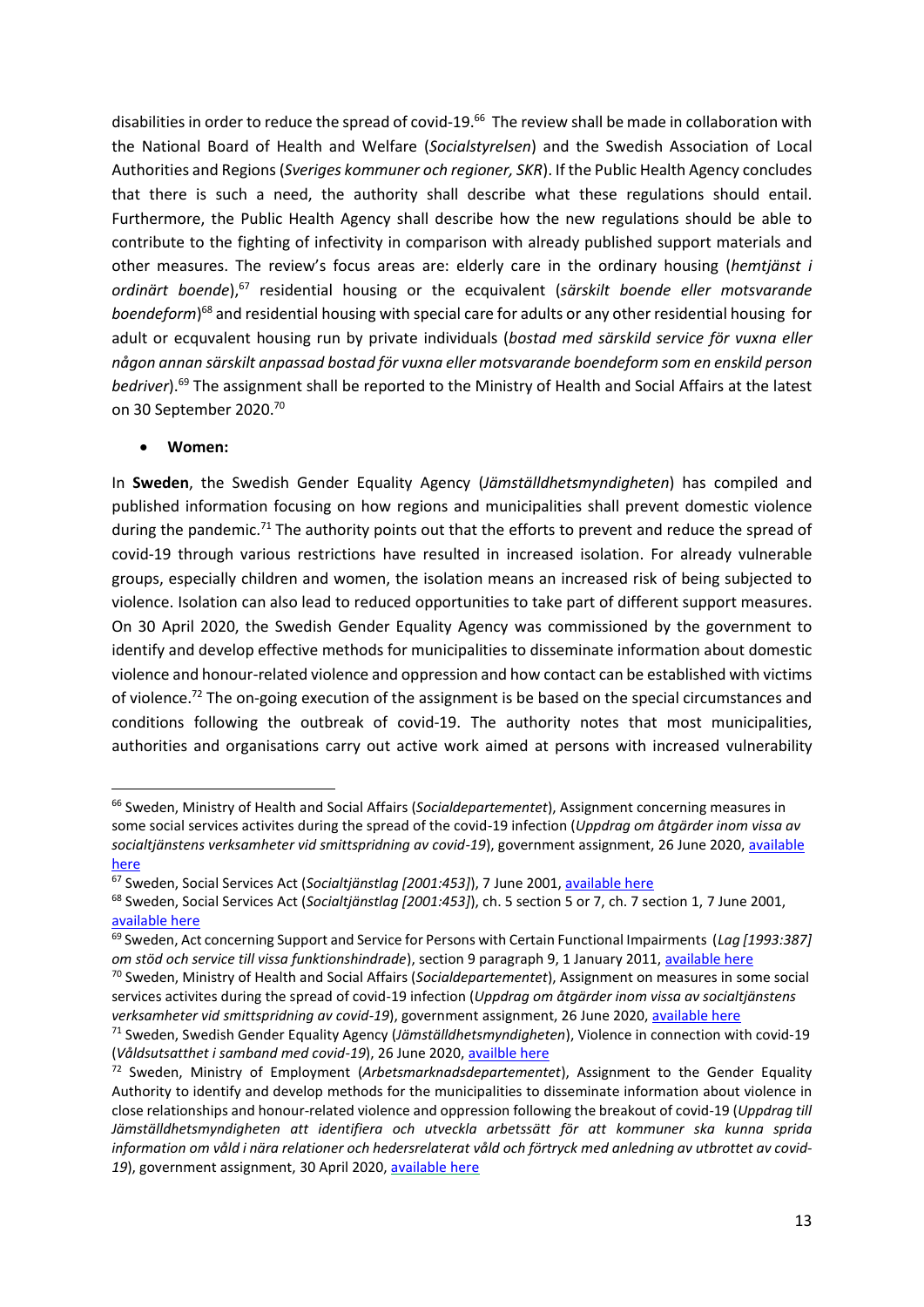following the pandemic. Regardless, the authority stresses the importance of being prepared for potential increases of the number of cases. As a part of its government assignment, the Gender Equality Agency has published some important aspects for municipalities to consider when working to reduce the risk of increased violence due to the corona crisis. The list is as follows:

- Municipalities need to plan for and review the need for new information pathways and working methods to reach people who are isolated as a result of the pandemic.
- Municipalities need to inform and disseminate the municipality's own support efforts, especially support/emergency helplines and other activities aimed at victims of violence and perpetrators of violence. Municipalities also need to disseminate information on the so-called Kvinnofridlinjen, which is a national helpline that is open 24 hours a day. It is also important to refer to national support phones for children.
- Personnel in the municipalities' various activities, such as social services, school, leisure, and elderly care must develop their methods and routinely ask questions about violence.
- Municipalities need to become active in order to break the isolation which makes persons more vulnerable to violence. Everyone who is exposed to violence should be able to find support during and after the pandemic, regardless of where in Sweden they reside.
- Municipalities need to review and, if necessary, strengthen collaboration between the municipality's various activities, as well as with other authorities and organizations. Collaboration between different actors is important both to make the vulnerability visible and to be provide support and assistance to vulnerable persons.
- Experience from previous crises and pandemics shows that more persons seek support and assistance after a crisis or pandemic. Consequently, it is important that the municipalities realise this and plan accordingly, so they are prepared for this continuous need of support.
- The municipalities are ultimately responsible for ensuring that all victims of violence receive the support and assistance they have the right to and need. Politicians and civil servants are responsible for creating the necessary conditions and resources for meeting the possible increase of persons who are subjected to violence and as a consequence in need of support, both during the on-going pandemic and after the end of the pandemic.

In **Sweden**, the National Centre for Knowledge on Men's Violence Against Women (*Nationellt Centrum för Kvinnofrid*) has not noticed an increase in number of phonecalls to the helpline for women (*Kvinnofridslinjen*) during the pandemic, but emphasizes that it is very difficult to reach out and seek help when isolated together with the person you are most afraid of.<sup>73</sup>

In **Sweden**, the National Board of Health and Welfare (*Socialstyrelsen*) states that several regions have difficulties carrying out the cervical screenings of HPV as usual. Invitations to gynecological cell samplings have been temporarily stopped in 13 of the 21 regions and reduced in an additional 5

 $\overline{a}$ 

<sup>73</sup> Sweden, *Dagens juridik* (legal journal) (2020), Severe pressure on the country's helpline during corona (*Hårt tryck på landets stödtelefoner under corona*), 3 April 2020, [available here](https://www.dagensjuridik.se/nyheter/hart-tryck-pa-landets-stodtelefoner-under-corona/)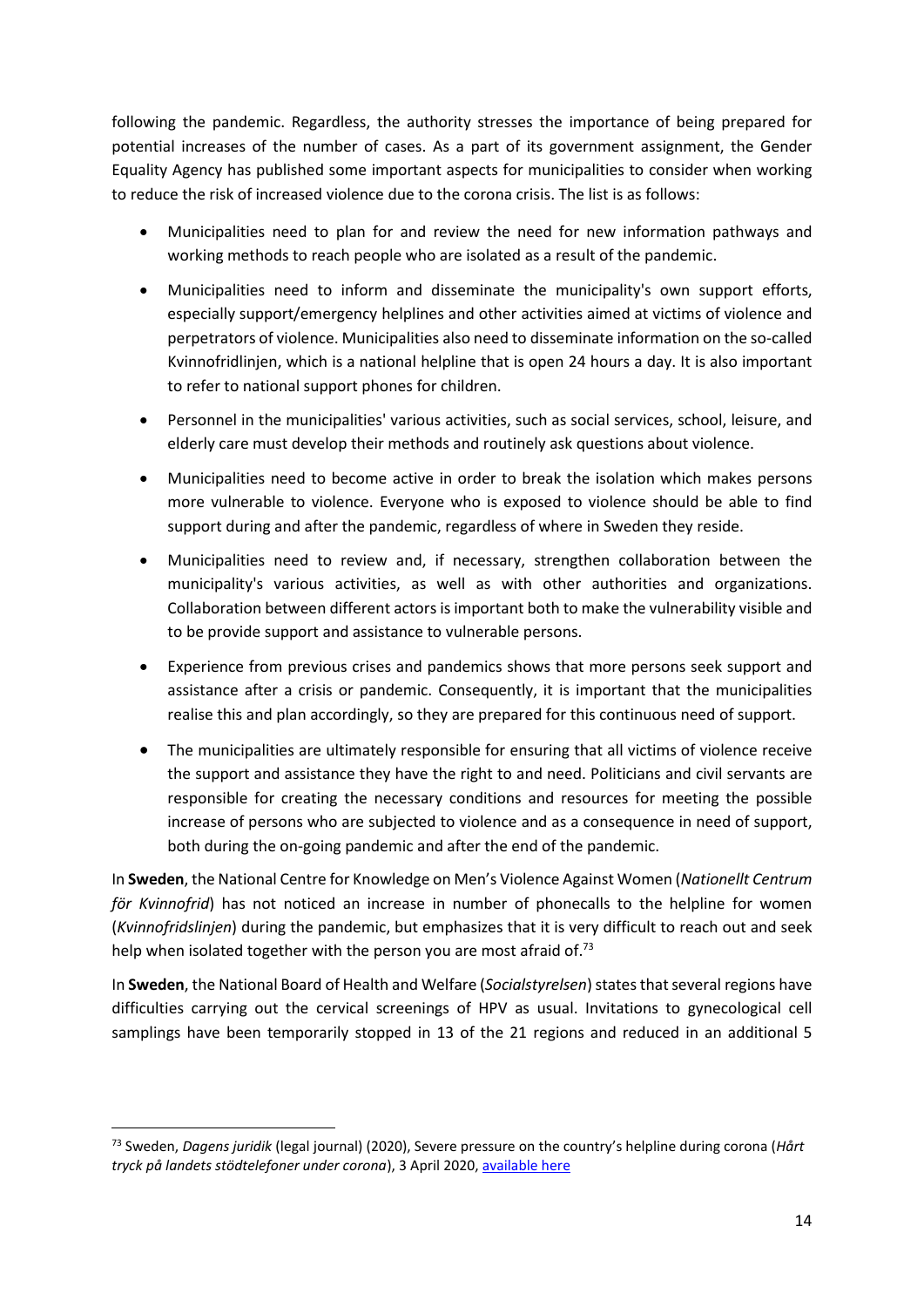regions.<sup>74</sup> The main reasons for this situation are that the regions have wanted to reduce the risk of further spreading the infection and that they have needed the staff in other parts of the healthcare system. Consequently, National Board of Health and Welfare has decided to allow the regions to screen for cervical cancer using self-sampling methods from mid-July if regular screening cannot be conducted to the covid-19 pandemic.<sup>75</sup> The authority assesses that the health benefits of self-sampling are greater than any disadvantages even though the self-sampling tests are not as reliable as tests made by healthcare professionals, since the alternative is that many persons will not be screened at all. $76$ 

#### **Country of birth:**

1

In **Sweden**, the Public Health Agency has published a preliminary study focusing on the links between cases of illness and deaths related to covid-19 and the country of birth of the patients in question. The study has linked data from the authority's database of confirmed cases of covid-19 and Statistics Sweden's data on country of birth.<sup>77</sup> The study includes persons who were diagnosed with covid-19 during the period 13 March to 7 May 2020. The study shows that persons born in other countries than Sweden have been affected by covid-19 to various degrees. Overall, the prevalence of covid-19 was highest among persons born in Turkey. The prevalence of covid-19 among persons born in Somalia was highest in the beginning of the pandemic, but declined in April. The prevalence among persons born in Iraq was highest towards the end of focus period.

Incidence per country of birth (number of cases per 100,000 persons) for the five countries with the highest incidence and Sweden, during the period 13 March  $-$  7 May 2020:<sup>78</sup>

| Country of birth | Incidence (number of cases<br>per 100,000 persons) |
|------------------|----------------------------------------------------|
| Turkey           | 753                                                |
| Ethiopia         | 742                                                |
| Somalia          | 660                                                |
| Chile            | 624                                                |
| Iraq             | 600                                                |
| Sweden           | 189                                                |

<sup>74</sup> Sweden, National Board of Health and Welfare (*Socialstyrelsen*), New rules allow cervical screening with selfsampling during the pandemic (*Nya regler möjliggör livmoderhalsscreening med självprovtagning under pandemin*), 30 June 2020, [available here](https://www.socialstyrelsen.se/om-socialstyrelsen/pressrum/press/nya-regler-mojliggor-livmoderhalsscreening-med-sjalvprovtagning-under-pandemin/)

<sup>75</sup> Sweden, National Board of Health and Welfare (*Socialstyrelsen*), New rules allow cervical screening with selfsampling during the pandemic (*Nya regler möjliggör livmoderhalsscreening med självprovtagning under pandemin*), 30 June 2020, [available here](https://www.socialstyrelsen.se/om-socialstyrelsen/pressrum/press/nya-regler-mojliggor-livmoderhalsscreening-med-sjalvprovtagning-under-pandemin/)

<sup>76</sup> Sweden, National Board of Health and Welfare (*Socialstyrelsen*), New rules allow cervical screening with selfsampling during the pandemic (*Nya regler möjliggör livmoderhalsscreening med självprovtagning under pandemin*), 30 June 2020, [available here](https://www.socialstyrelsen.se/om-socialstyrelsen/pressrum/press/nya-regler-mojliggor-livmoderhalsscreening-med-sjalvprovtagning-under-pandemin/)

<sup>77</sup> Sweden, Public Health Agency (*Folkhälsomyndigheten*), Demographic description of confirmed covid-19 cases in Sweden 13 March – 7 May 2020 (*Demografisk beskrivning av bekräfade covid-19 fall i Sverige 13 mars – 7 maj 2020*), 18 May 2020, [available here](https://www.folkhalsomyndigheten.se/publicerat-material/publikationsarkiv/c/demografisk-beskrivning-av-bekraftade-covid-19-fall-i-sverige-13-mars-7-maj-2020/)

<sup>78</sup> Sweden, Public Health Agency (*Folkhälsomyndigheten*), Demographic description of confirmed covid-19 cases in Sweden 13 March – 7 May 2020 (*Demografisk beskrivning av bekräfade covid-19 fall i Sverige 13 mars – 7 maj 2020*), 18 May 2020, [available here](https://www.folkhalsomyndigheten.se/publicerat-material/publikationsarkiv/c/demografisk-beskrivning-av-bekraftade-covid-19-fall-i-sverige-13-mars-7-maj-2020/)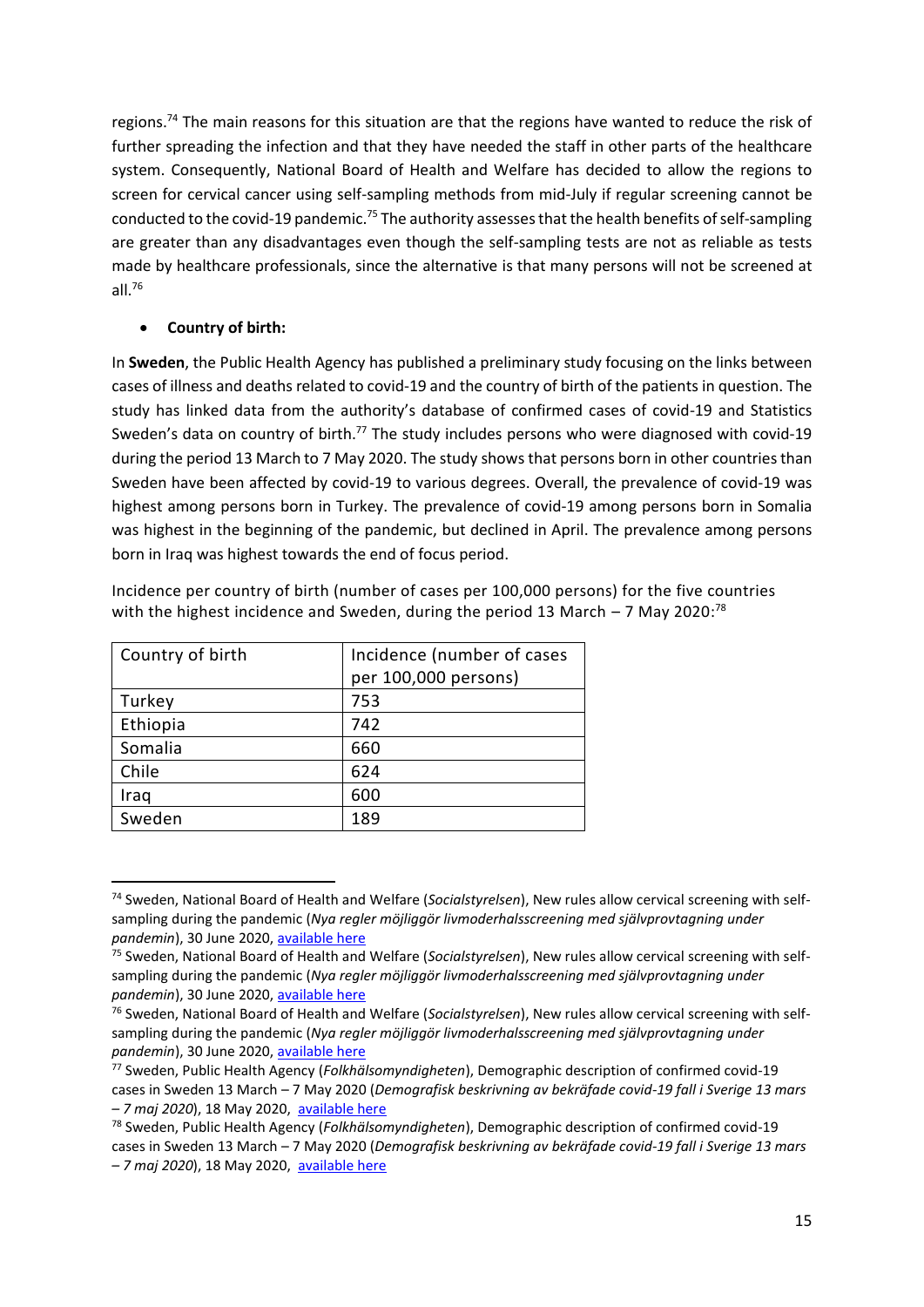The Public Health Agency stresses that morbidity and mortality may be affected by factors such as different living conditions and habits as well as underlying illnesses but such information has not been included in the analysis. Nevertheless, the results will be used in the authority's continuing work since it they can be the basis for targeted efforts such as translation of information and collaborative projects with regional infection protection units in order to improve the authority's ability to reach out to different groups.<sup>79</sup>

In **Sweden**, a study published in a Swedish medical journal (*Läkartidningen*) compare the mortality data in Sweden during 2020 with the period 2016–2019 by country of origin.<sup>80</sup> The study shows that in the age group 40–64 years 122 deaths occurred in immigrant groups that are likely to be weakly established $81$  in Sweden. The average number of deaths in the same group during the same period in 2016–2019 was 38.5. Consequently, the death rate has increased with 220 percent. At the same time, 1 percent lower mortality was noted among persons in the age group 40–64 years born in Sweden, the EU, the Nordic countries or North America, in 2020 compared to mortality in 2016-2019. Among persons over the age of 65, there was the same high mortality ratein the immigrant group with probable weak establishment (220 percent), but also some excess mortality (19 percent) among those born in Sweden, the EU, the Nordic countries or North America. The researchers stress that the study's results illustrate the need for a dedicated and more diverse strategy for dealing with the pandemic and its effects. There is a need to consider facts such as the overcrowded and multi-generational living conditions of several immigrant groups and their possibilities to follow recommendations on social distancing. <sup>82</sup> The study concludes by stating that well-thought-out strategies are needed, not only for testing and infection detection at individual level, but also test strategies at population level. It is important to be able to continuously use register data combined with statistical methods for automated detection of clusters with increased rate of infection spread. It is as important to test geographically defined areas as it is to test specific occupational groups.<sup>83</sup>

<sup>79</sup> Sweden, Public Health Agency (*Folkhälsomyndigheten*), Country of birth and the risk of suffering from covid-19 (*Födelseland och risken att drabbas av covid-19*), 18 June 2020, [available here](https://www.folkhalsomyndigheten.se/nyheter-och-press/nyhetsarkiv/2020/juni/fodelseland-och-risken-att-drabbas-av-covid-19/)

<sup>80</sup> Sweden, *Läkartidningen* (weekly medical journal), Big differences in mortality during the spring of 2020 based on country of birth (*Stora skillnader i överdödlighet våren 2020 utifrån födelseland*), 29 June 2020, [available here](https://lakartidningen.se/klinik-och-vetenskap-1/artiklar-1/originalstudie/2020/06/stora-skillnader-i-overdodlighet-varen-2020-utifran-fodelseland/?fbclid=IwAR0BW50L9bRZ0PEfXJPpNYoz2BAE7hRv4kzXFQRvdYS5VRDaBaLaI8HPlCs)

<sup>81</sup> Weak establishment in reference to the labour market, housing market and level of language skills. <sup>82</sup> Sweden, *Läkartidningen* (weekly medical journal), Big differences in mortality during the spring of 2020 based on country of birth (*Stora skillnader i överdödlighet våren 2020 utifrån födelseland*), 29 June 2020, [available here](https://lakartidningen.se/klinik-och-vetenskap-1/artiklar-1/originalstudie/2020/06/stora-skillnader-i-overdodlighet-varen-2020-utifran-fodelseland/?fbclid=IwAR0BW50L9bRZ0PEfXJPpNYoz2BAE7hRv4kzXFQRvdYS5VRDaBaLaI8HPlCs)

<sup>83</sup> Sweden, *Läkartidningen* (weekly medical journal), Big differences in mortality during the spring of 2020 based on country of birth (*Stora skillnader i överdödlighet våren 2020 utifrån födelseland*), 29 June 2020, [available here](https://lakartidningen.se/klinik-och-vetenskap-1/artiklar-1/originalstudie/2020/06/stora-skillnader-i-overdodlighet-varen-2020-utifran-fodelseland/?fbclid=IwAR0BW50L9bRZ0PEfXJPpNYoz2BAE7hRv4kzXFQRvdYS5VRDaBaLaI8HPlCs)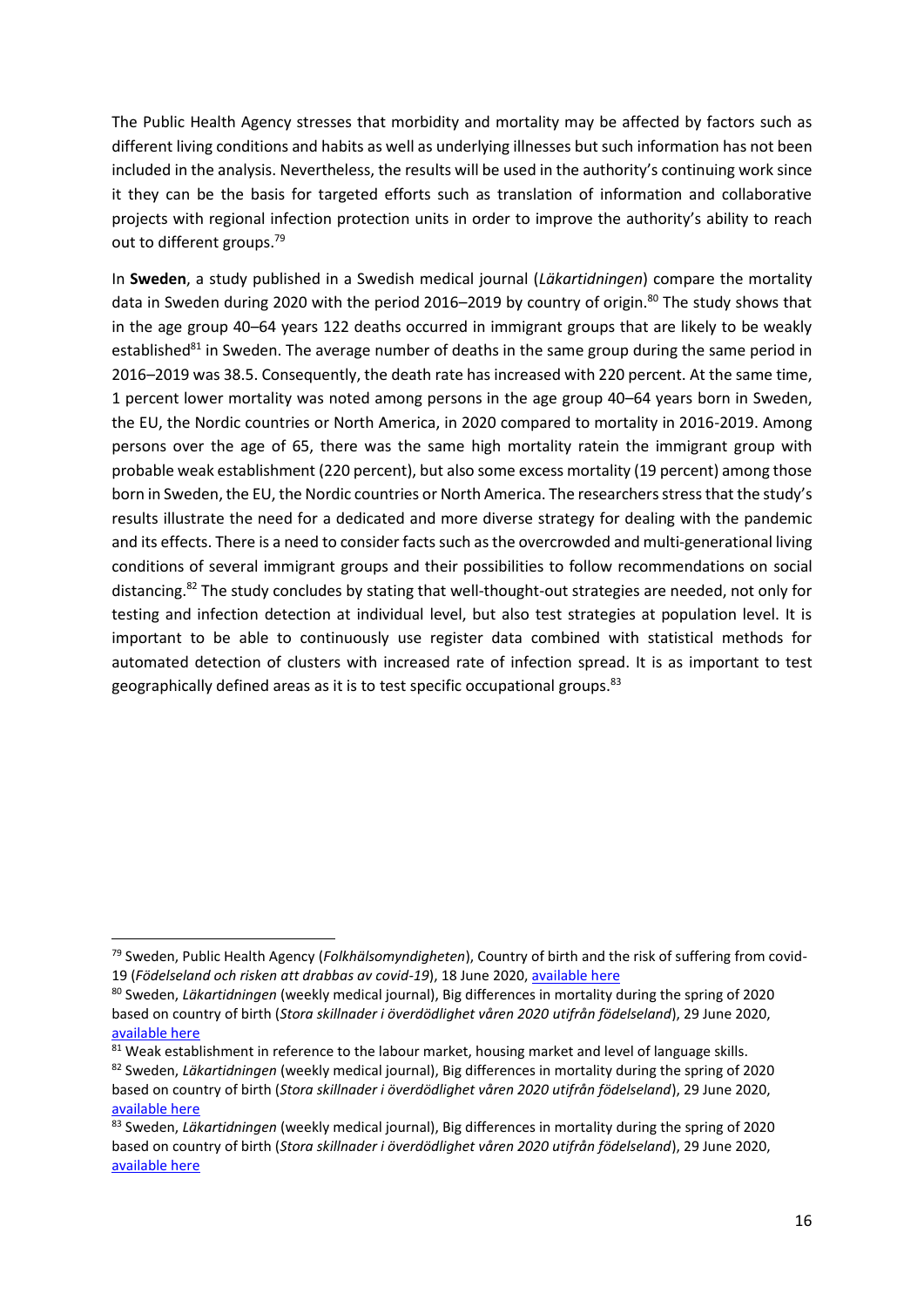# **2 Selected issues emerging during the COVID-19 crisis**

### **2.1 Xenophobic speech, acts of harassment and violent attacks**

 *In reference to Bulletin #1 where these issues were addressed, please report incidents of xenophobic speech, acts of harassment and violent attacks against specific minority groups on the grounds of race or ethnic origin during the reporting period and on any key developments since you last reported on this issue.*

In **Sweden**, the main concerns about xenophobia in relation to Covid-19 were lifted in the beginning of the crisis in Sweden, i.e. in March 2020. Discussions on different topics, from covid-19 to individual crimes or the Black lives matter movement can always be infused with xenophobia on xenophobic social media platforms like Flashback.<sup>84</sup> However, arguments of this nature or problems with xenophobia in relation to Covid-19 is not part of the mainstream political and societal discourses. According to the main Swedish organisation monitoring racism and xenophobia in Sweden, Expo Foundation, right-wing extremist groups and radical nationalist parties, including the Swedish Democrats, have had difficulties making themselves relevant during the crisis. They are divided in their views on how to manage and counteract the impact of the virus and have lost support as the voters largely have gathered around the government and its support parties.<sup>85</sup> However, the CEO of Expo Foundation stresses that after the urgent crisis management of the impact of the corona virus, there is a great risk of an increase of distrust and insecurity, especially given the social and economic effects of the crisis. If anti-democratic and racist groups succeed in exploiting this distrust and insecurity, the risk is that racism and xenophobia will increase in the wake of the corona crisis.<sup>86</sup>

## **2.2 Infringement of privacy and/or data protection rights**

 *In reference to Bulletin # 1 and Bulletin #2 where these issues were addressed, please describe instances of infringement of privacy and/or data protection rights related to the pandemic during the reporting period and on any key developments since you last reported on this issue.*

In **Sweden**, the Data Protection Authority states that all who are processing personal data during this pandemic should know the following: a) Data about persons infected by the corona virus is considered as a personal health data; b) Information about the fact that a person has returned from a so-called risk area is not considered personal health data; c) Information about the fact that a person for reasons of precaution are working from home) is not considered personal health data, unless it contains more detailed information about the individual cause, i.e. that the person in question is infected by the corona virus; d) Information that someone has been quarantined with reference to the Communicable

<sup>84</sup> Sweden, Flashback – Freedom of expression for real (*Flashback – yttrandefrihet på riktigt*), social media platform, [available here](https://www.flashback.org/)

<sup>&</sup>lt;sup>85</sup> Sweden, Expo, Increased racism in the wake of the corona crisis (Ökad racism I coronakrisens spår), 23 June 2020, [available here](https://expo.se/2020/06/%C3%B6kad-rasism-i-coronakrisens-sp%C3%A5r)

<sup>86</sup> Sweden, Expo, Increased racism in the wake of the corona crisis (Ökad racism I coronakrisens spår), 23 June 2020, [available here](https://expo.se/2020/06/%C3%B6kad-rasism-i-coronakrisens-sp%C3%A5r)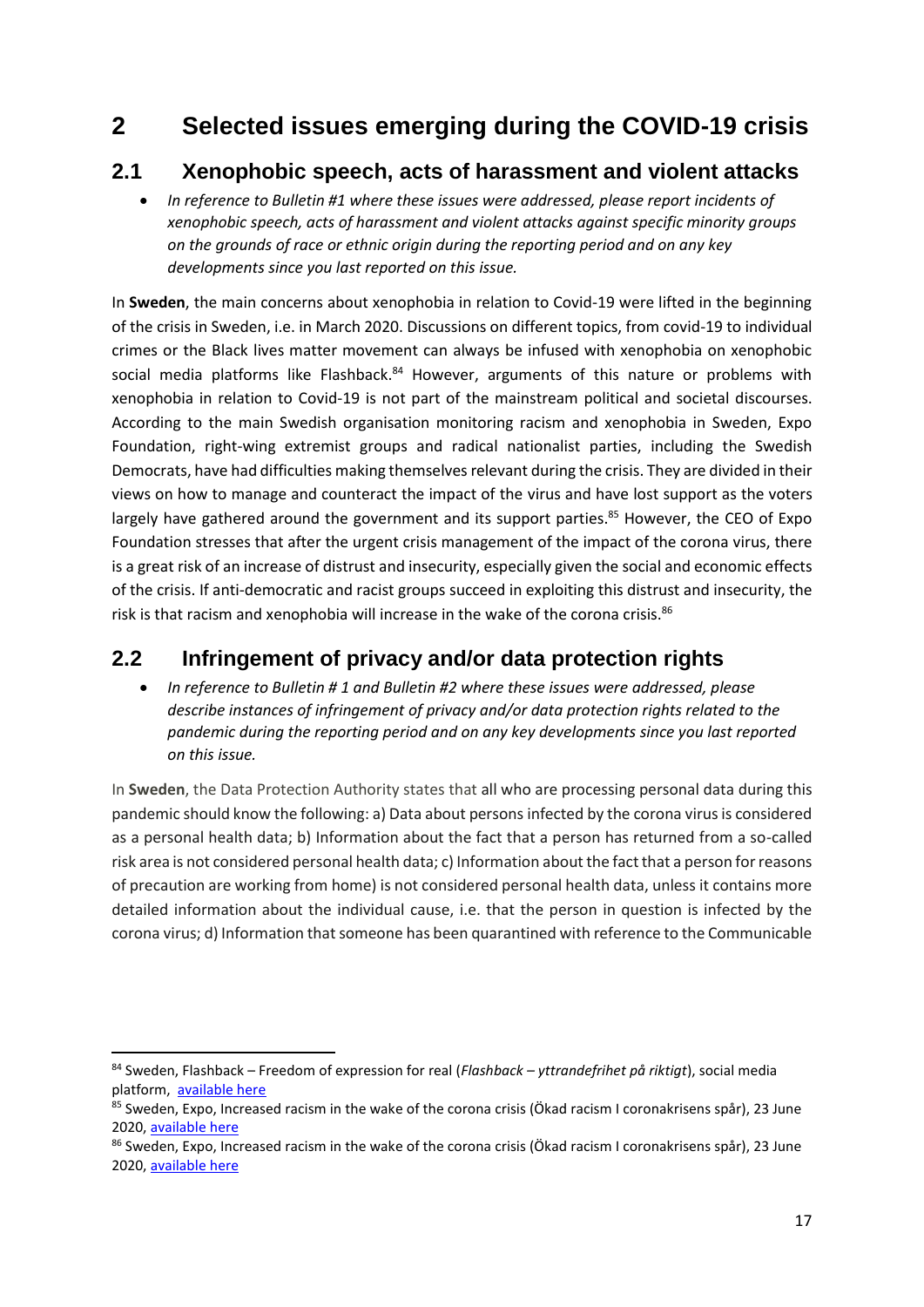#### Disease Act (*Smittskyddslag [2004:168]*) <sup>87</sup> is probably personal health data; e) Personal health data is considered to be sensitive personal data.<sup>88</sup>

In **Sweden**, the Swedish Data Protection Authority informs the public about the use of services that track the spread of infection through location data from mobile networks or apps on its website, as the Authority has received many questions from the general public regarding the use of contact tracing and tracking applications used in other countries.<sup>89</sup> According to the authority, there are special rules for location data from apps and from mobile networks, which are supervised by the Swedish Post and Telecom Authority (*Post- och telestyrelsen, PTS*). <sup>90</sup> The Data Protection Authority is the responsible supervisory authority for the processing of personal data. Consequently, the use of services of location data from apps and mobile network to track the spread of infection is thus a shared supervisory responsibility between the two authorities.<sup>91</sup>

In **Sweden**, the Data Protection Authority reiterates that any request for prior consultations from actors working with digital infection tracking including the processing of personal data will be prioritised.<sup>92</sup> However, the authority has not received any such requests as of 30 June 2020.<sup>93</sup>

In **Sweden**, the Data Protection Authority states that if authorities need to use personal data to protect Sweden against the corona virus, it is important that adequate measures are taken to minimise the privacy breaches. For example, the personal data must not be used for any other purposes. Furthermore, only a limited number of persons shall be allowed to access the data and it must be erased immediately after the crisis. The Swedish Parliament may need to ensure that there is sufficient legislation supporting such measures. Infection tracking apps developed by private actors, which involve the gathering of location data from networks or phones require individual consent. In this case too, it is important to minimise the privacy breaches. Still, the Authority has not yet received any request from any actor to develop such devise.<sup>94</sup>

In **Sweden**, the Swedish Association of Local Authorities and Regions (*Sveriges kommuner och regioner, SKR*) has published guidelines and advice for its members concerning the use of online communication services such as Facebook, Skype and Zoom in the meetings of the social services, healthcare services and schools. According to the guidelines, digital meetings may reduce the risk of infection and facilitate the different service's contacts with residents, users, pupils and collaboration partners. At the same time, the services in question need to ensure that the digital meetings are safe and protect personal integrity of participants and clients. The association (SKR) underlines that the same rules apply for digital meetings, as for physical ones. That is, sensitive data needs to be protected

<sup>93</sup> Sweden, Swedish Data Protection Authority (*Datainspektionen*), e-mail conversation, 30 June 2020. <sup>94</sup> Sweden, Swedish Data Protection Authority (*Datainspektionen*), The Corona virus and digital infection

<sup>87</sup> Sweden, Communicable Disease Act (*Smittskyddslag [2004:168]*), 7 April 2004, [available here](https://www.riksdagen.se/sv/dokument-lagar/dokument/svensk-forfattningssamling/smittskyddslag-2004168_sfs-2004-168)

<sup>88</sup> Sweden, Swedish Data Protection Authority (*Datainspektionen*), The Corona virus and personal data (*Coronaviruset och personuppgifter*) [available here](https://www.datainspektionen.se/nyheter/coronavirus-och-personuppgifter/)

<sup>89</sup> Sweden, Swedish Data Protection Authority (*Datainspektionen*), The Corona virus and digital infection tracking (*Coronaviruset och digital smittspårning*), [available here](https://www.datainspektionen.se/nyheter/coronaviruset-och-digital-smittsparning/)

<sup>90</sup> Sweden, Swedish Post and Telecom Authority (*Post- och telestyrelsen, PTS*), [available here](https://www.pts.se/sv/om-pts/)

<sup>91</sup> Sweden, Swedish Data Protection Authority (*Datainspektionen*), The Corona virus and digital infection tracking (*Coronaviruset och digital smittspårning*), [available here](https://www.datainspektionen.se/nyheter/coronaviruset-och-digital-smittsparning/)

<sup>92</sup> Sweden, Swedish Data Protection Authority (*Datainspektionen*), The Corona virus and digital infection tracking (*Coronaviruset och digital smittspårning*), [available here](https://www.datainspektionen.se/nyheter/coronaviruset-och-digital-smittsparning/)

tracking (*Coronaviruset och digital smittspårning*), [available here](https://www.datainspektionen.se/nyheter/coronaviruset-och-digital-smittsparning/)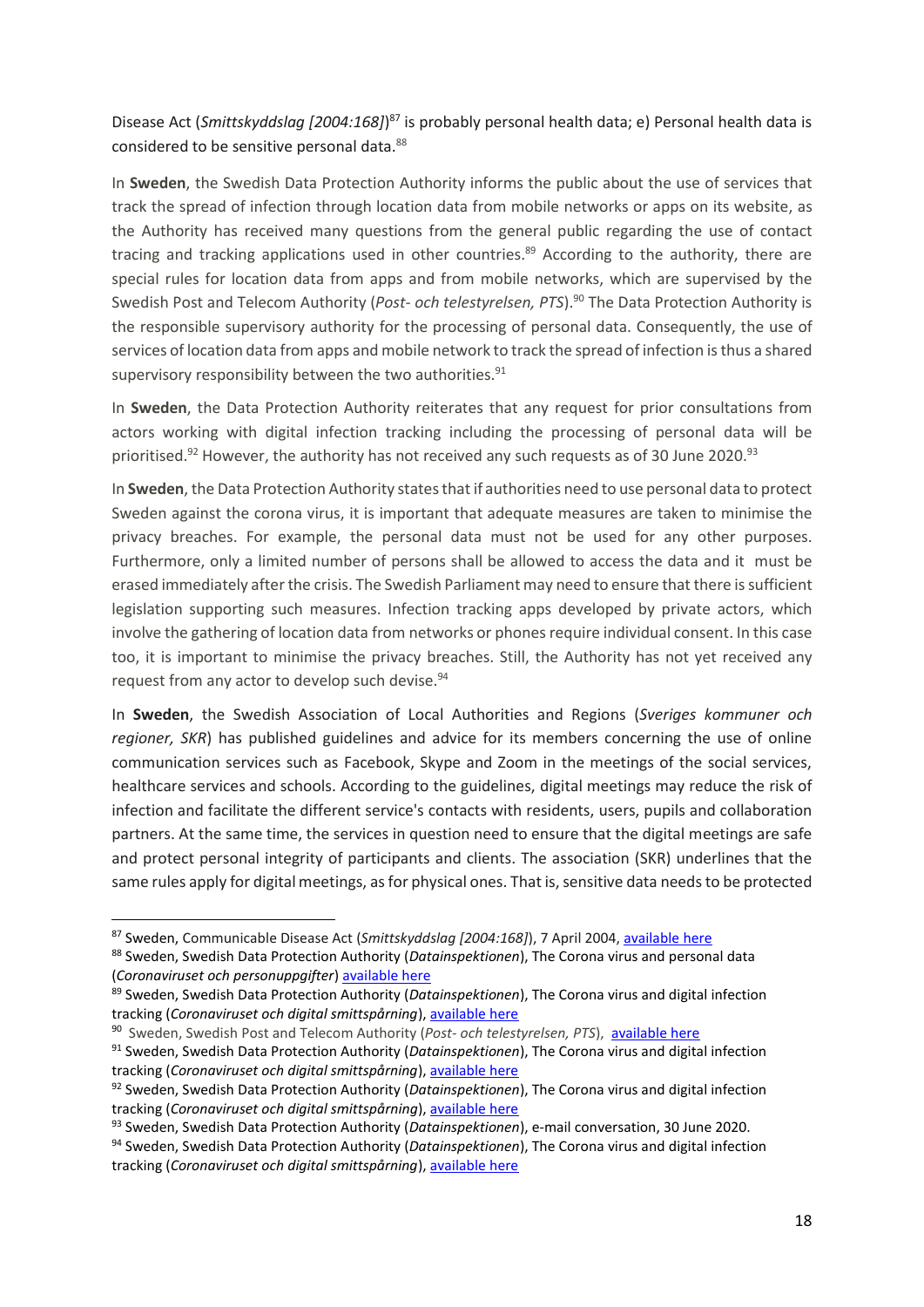so it cannot be accessed by unauthorized persons. This means that the different services must make risk assessments before any digital service can be used.<sup>95</sup>

In **Sweden**, the Swedish Association of Local Authorities and Regions published a special support material on legal aspects and information security regarding digital services for municipalities.<sup>96</sup> When assessing whether a service can be used, the municipality needs to take into account the type of meeting, what information is handled and the security requirements for the service. Analysis and decisions should be documented. If the municipality chooses a service with a lower security level, that decision should be made at the municipal management (*kommunledningen*) or administrative level.(*förvaltningsnivå*). According to SKR, before using digital meetings, the social services need to: 1) identify the type of information processed in different types of meetings; 2) investigate what services are available and how they meet security requirements; 3) decide which services to use for different types of meetings; and 4) assess the suitability based on the individual meeting and the individual's needs/situation: The association states that several commercial services such as Skype, Teams, Zoom and Facetime may have encrypted transmissions, but often lack strong authentication. For meetings that do not handle sensitive Information this kind of services can still be used these services, but only after an assessment of the type of information that will be handled in the meeting in question. When the social services do use commercial services that do not have strong authentication, they should consider the following checklist of dos and don'ts: a) do not make the meetings public, please use passwords for the meetings or allow the users to wait "outside" to be admitted; b) never share documents with sensitive information via apps or chat functions, neither with the individual in question nor other actors; c) ensure that employees who work from home join the municipality's VPN, and that they ensure that the environment where they sit can guarantee integrity and privacy; d) think about how individual clients will identify themselves (for example, by showing their ID-card on screen during a new visit). $97$ 

In Sweden, researchers at Lund University declared that they were launching an app on 30 April 2020, developed in the UK in order to map the spread of covid-19.<sup>98</sup> The app launched by the researchers, *Covid symptom study,* is free of charge and can be downloaded to many different types of telephones. The COVID Symptom Study app is based on the collection of the self-reported data from individual concerning their health status. The app was first called the COVID Symptom Tracker but changed name to emphasise that the app is not tracking persons with the use of Bluetooth technology or GPS. The COVID Symptom Study app was developed by doctors and researchers at King's College London and Guys and St Thomas' Hospital in London in collaboration with a so-called health science company, ZOE

<sup>95</sup> Sweden, Swedish Association of Local Authorities and Regions (*Sveriges kommuner och regioner, SKR*), Digital meetings in the social services (*Digitala möten i socialtjänsten*), webpage, 24 June 2020[, available here](https://skr.se/covid19ochdetnyacoronaviruset/socialtjanstaldreomsorgfunktionsnedsattning/digitalamotenisocialtjansten.32749.html) <sup>96</sup> Sweden, Swedish Association of Local Authorities and Regions (*Sveriges kommuner och regioner, SKR*),

Digital meetings in the social services due to covid-19 (*Digitala möten i socialtjänsten med anledning av covid-19*), 23 June 2020, [available here](https://skr.se/download/18.52904807172c8a8649db327e/1592925320392/Stodmaterial-socialtj%C3%A4nst-digitala-moten-maacovid19.pdf)

<sup>97</sup> Sweden, Swedish Association of Local Authorities and Regions (*Sveriges kommuner och regioner, SKR*), Digital meetings in the social services due to covid-19 (*Digitala möten i socialtjänsten med anledning av covid-19*), 23 June 2020, [available here](https://skr.se/download/18.52904807172c8a8649db327e/1592925320392/Stodmaterial-socialtj%C3%A4nst-digitala-moten-maacovid19.pdf)

<sup>98</sup> Sweden, Läkartidning (weekly journal for medical doctors), Lund University invests in British app for infectivity tracing (*Lunds Universitet satsar på brittisk app för smittspridning*), editorial, 30 April 2020, [available here](https://lakartidningen.se/aktuellt/nyheter/2020/04/lunds-universitet-satsar-pa-brittisk-app-for-smittspridning/)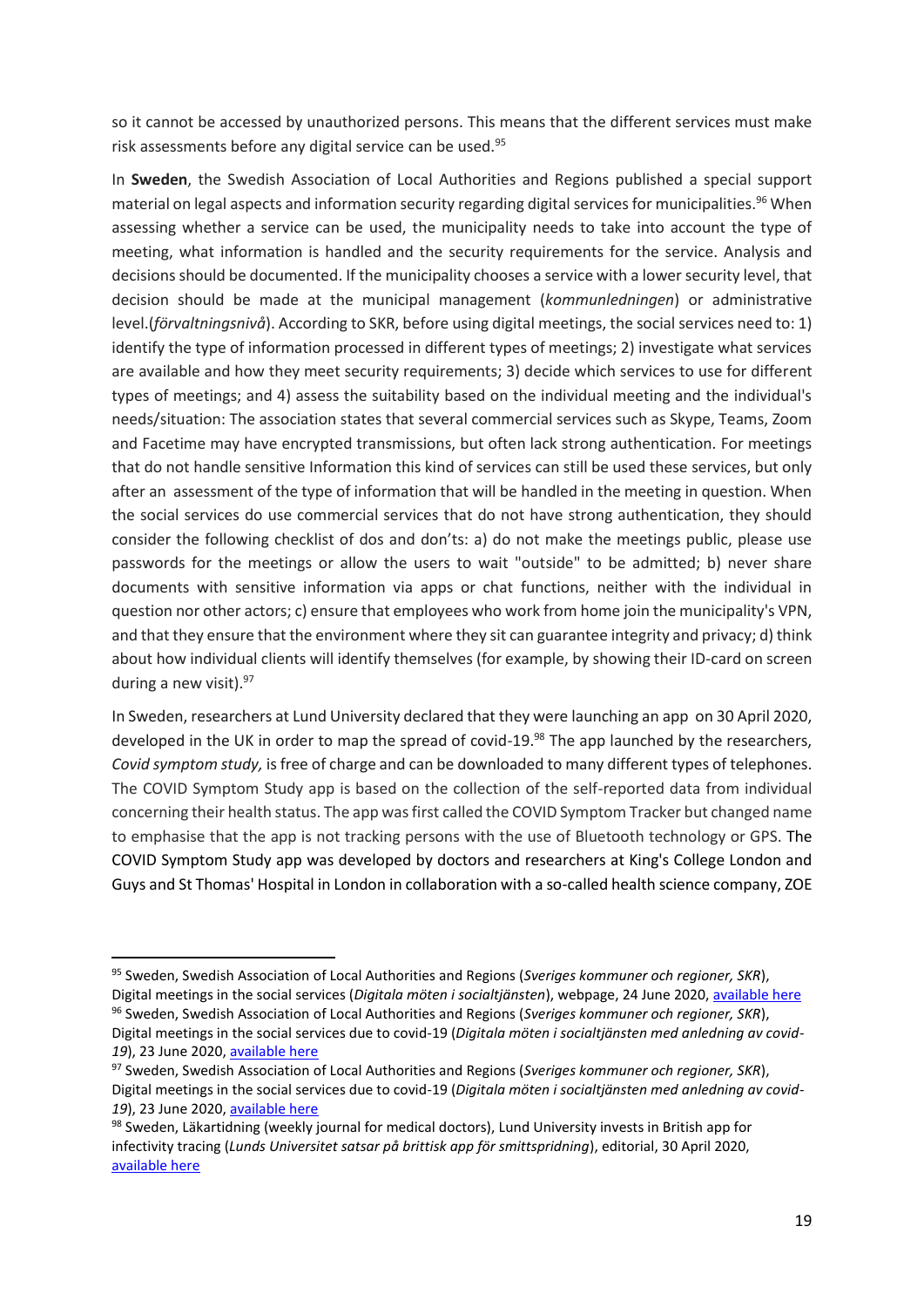Global Ltd.<sup>99</sup> It is relatively difficult to find more information about the company. On the website for the UK part of the COVID Symptom Study, there is a link named "About ZOE".<sup>100</sup> This link takes you to the website of ZOE Global Ltd.<sup>101</sup> which presents the company's scientific advisory board but lacks information on the organisation and management of the company. The main information relates to a previous app focusing on obesity, diabetes and heart health.<sup>102</sup> According to the Swedish website related to the COVID Symptom Study, ZOE Global Ltd. collects data from users in the UK, USA and Sweden.<sup>103</sup> The company shares data from users in Sweden with Lund University for research on Covid-19 in Sweden. The data collection will continue as long as the SARS-CoV-2 virus, which causes covid-19, spreads in Sweden. Zoe Global Ltd is responsible for the data collection from users in Sweden and for the data collection in the UK. Lund University leads the Swedish research and is responsible for the data sent from Zoe Global Ltd in London to Lund University. The data will be retained at Lund University for at least ten years after it has been collected in accordance with applicable data protection legislation. According to Lund University, all data storage and transmission in Sweden and in the UK meets the requirements of the EU Data Protection Regulation 2016/679, also called the General Data Protection Regulation (GDPR), and other relevant legislation<sup>104</sup>. The Swedish Data Protection Authority has neither been consulted about the app's potential alignment with GDPR, nor has it confirmed that the app meets the requirement of GDPR.<sup>105</sup> However, the research project has been approved by the Ethical Review Authority (*Etikprövningsmyndigheten*).<sup>106</sup> ZOE Global Ltd. will be able to share information from Swedish participants with others than Lund University, for example with other universities, hospitals or charities to enable research on Covid-19. According to the Lund University's website, ZOE Global Ltd cannot set a specific time limit for how long the company will store sensitive personal data given that the research is carried out in real-time during an ongoing pandemic, but the aim is to ensure that data is not stored longer than necessary.<sup>107</sup> The data will not be used for commercial purposes or sold, or used for any purpose other than for research on Covid-19. When the company shares information for research purposes, the participants' email addresses (which are used to register an account in the app) or IP addresses will not be included. Other information, e.g. the postcodes of the participants can be shared with the exception of the last three digits.<sup>108</sup> ZOE Global Ltd. uses so-called third parties to process and store data. According to the company's contract with these third parties, data may only be handled on behalf of ZOE Global Ltd.

- <sup>101</sup> Zoe Global Limited, website[, available here](https://joinzoe.com/)
- 102 Zoe Global Limited, website[, available here](https://joinzoe.com/)

<sup>99</sup> Sweden, Lund University (*Lunds universitet*), Covid Symptom Study, Data Integrity (*Dataintegritet*), webpage, [available here](https://www.covid19app.lu.se/vanliga-fragor/dataintegritet)

<sup>&</sup>lt;sup>100</sup> United Kingdom, Covid Symptom Study, Frequently Asked Questions, [available here](https://covid19.joinzoe.com/faq)

<sup>103</sup> Sweden, Lund University (*Lunds universitet*), Covid Symptom Study, Data Integrity (*Dataintegritet*), webpage, [available here](https://www.covid19app.lu.se/vanliga-fragor/dataintegritet)

<sup>104</sup> Sweden, Lund University (*Lunds universitet*), New calculations: 1.5–3.5 percent of Sweden's population have symptoms that are consistent with an ongoing symptomatic covid-19 infection (*Nya beräkningar: 1,5 – 3,5 procent av Sveriges befolkning har just nu symptom som överensstämmer med en pågående symptomatiskt covid-19-infektion*), 7 May 2020[, available here](https://news.cision.com/se/lunds-universitet/r/nya-berakningar--1-5-3-5-procent-av-sveriges-befolkning-har-just-nu-symptom-som-overensstammer-med-e,c3106615)

<sup>105</sup> Sweden, Swedish Data Protection Authority (*Datainspektionen*), e-mail conversation, 30 June 2020. <sup>106</sup> Sweden, Ethical Review Authority (*Etikprövningsmyndigheten*), webpage[, available here](https://etikprovningsmyndigheten.se/) The registration number is 2020-01803.

<sup>107</sup> Sweden, Lund University (*Lunds universitet*), Covid Symptom Study, Data Integrity (*Dataintegritet*), webpage, [available here](https://www.covid19app.lu.se/vanliga-fragor/dataintegritet)

<sup>108</sup> Sweden, Lund University (*Lunds universitet*), Covid Symptom Study, Data Integrity (*Dataintegritet*), webpage, [available here](https://www.covid19app.lu.se/vanliga-fragor/dataintegritet)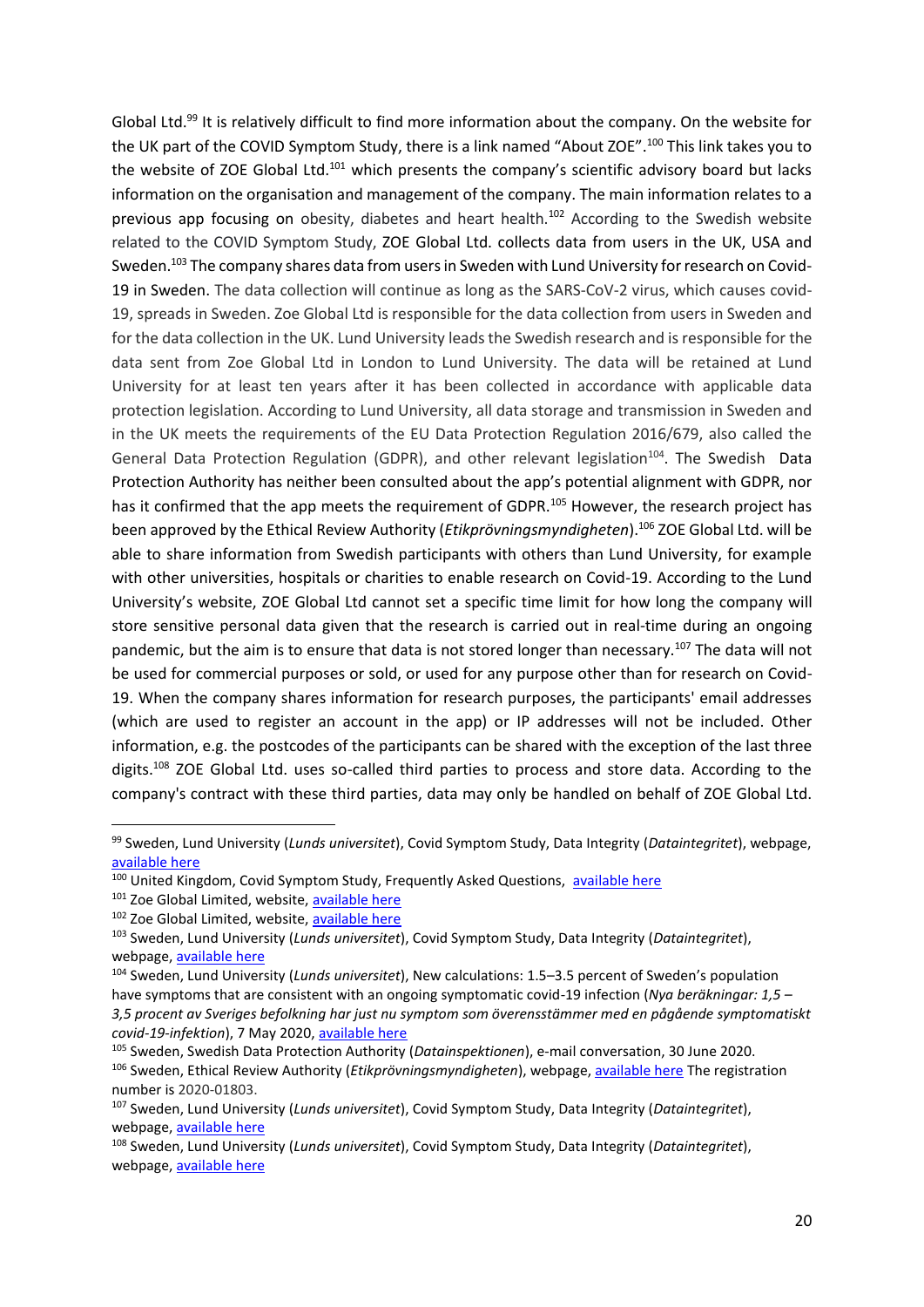They may never use the data themselves for other purposes or sell on the information. The third parties are not entitled to retain any data after the termination of their contracts with ZOE Global.<sup>109</sup> Before persons in Sweden who are 18 years or older register for participation in the study, they should read "Information to study participants" in the app before giving their informed consent and start using the app. This text contains more detailed information about the research project.<sup>110</sup> On 25 June 2020, 183,497 persons have registered as participants in the study.<sup>111</sup>

In **Sweden**, the Corona Symptom Study app and the conditions around the app have been critisised by several organisations, among them Civil Rights Defenders,<sup>112</sup> the Pirate Party (*Piratpartiet*)<sup>113</sup> and the Association for digital freedoms and rights (*Föreningen för Digitala Fri- och Rättigheter, DFR*). 114

The civil society organisation Civil Rights Defenders criticised the app in a news programme in Sweden's Television (*Sveriges television, SVT*).<sup>115</sup> According to the organisation, the main problem with the app is that it has not been made clear exactly how the information gathered by the app will be used. The fact that it is not a university but a British company that collects the information and also retains it makes it is impossible to know where the information may end up. The collected data is sensitive personal data about the health and well-being of private persons and the app can be said to be a breach of privacy, even if it is for a good cause.<sup>116</sup> Civil Rights Defenders is also one of the human rights organisations in nine EU countries that are simultaneously filing information requests to their national authorities regarding new apps introduced to control the spread of COVID-19. Civil Rights Defenders has requested information from the authorities in Sweden on how the GDPR law has been considered when developing COVID-19 tracing apps. The organisation's legal director states that the work to reduce and prevent the spread of COVID-19 is important, but that all such work need to be carried out in a way that respects people's integrity and does not lead to the divulgence of sensitive personal data.<sup>117</sup> The Association for digital freedoms and rights (*Föreningen för Digitala Fri- och Rättigheter, DFR*) critisised the app in a news programme in Sweden's Radio (*Sveriges radio, SR*).<sup>118</sup> The organisation is concerned about the protection of the users' personal data. Another concern relates to the fact that several countries and third parties also have access to the data, which is too many

1

<sup>109</sup> Sweden, Lund University (*Lunds universitet*), Covid Symptom Study, webpage, [available here](https://www.covid19app.lu.se/) The information presented in the text and ZOE's full privacy notice for Sweden can be read in the app and on the university website,[: available here](https://www.covid19app.lu.se/integritetsmeddelande-zoe-ltd)

<sup>110</sup> Sweden, Lund University (*Lunds universitet*), Covid Symptom Study, webpage, [available here](https://www.covid19app.lu.se/) The same text is also available at the university website, [available here](https://www.covid19app.lu.se/information-till-studiedeltagare)

<sup>111</sup> Sweden, Lund University (*Lunds universitet*), Covid Symptom Study, webpage, [available here](https://www.covid19app.lu.se/)

<sup>&</sup>lt;sup>112</sup> Sweden, Civil Rights Defenders, website in English, [available here](https://crd.org/)

<sup>113</sup> Sweden, Pirate Party (Piratpartiet),<https://piratpartiet.se/nyheter/ny-svensk-corona-app/>

<sup>114</sup> Sweden, Association for digital freedoms and rights (*Föreningen för Digitala Fri- och Rättigheter, DFR*), webpage in English[, available here](https://www.dfri.se/dfri/?lang=en)

<sup>115</sup> Sweden, Sweden's Television (*Sveriges television, SVT*), Harsh criticism of the Corona app: "We don't know where the data ends up" (*Hård kritik mot corona-appen: "Vet inte var uppgifterna hamnar"*), 8 May 2020, [available here](https://www.svt.se/nyheter/lokalt/skane/kritik-mot-integritetsskyddet-i-nya-corona-appen)

<sup>116</sup> Sweden, Sweden's Television (*Sveriges television, SVT*), Harsh criticism of the Corona app: "We don't know where the data ends up" (*Hård kritik mot corona-appen: "Vet inte var uppgifterna hamnar"*), 8 May 2020, [available here](https://www.svt.se/nyheter/lokalt/skane/kritik-mot-integritetsskyddet-i-nya-corona-appen)

<sup>117</sup> Sweden, Civil Rights Defenders, Human rights organisations request information about covid-19 tracing apps, 22 June 2020, [available here](https://crd.org/2020/06/22/human-rights-organisations-request-information-about-covid-19-tracing-apps/)

<sup>118</sup> Sweden, Sweden's Radio (*Sveriges radio, SR*), Corona app in Sweden raises questions about data protection (*Corona-app i Sverige väcker frågor om datasäkerhet*), 18 May 2020, [available here](https://sverigesradio.se/sida/artikel.aspx?programid=5335&artikel=7473465)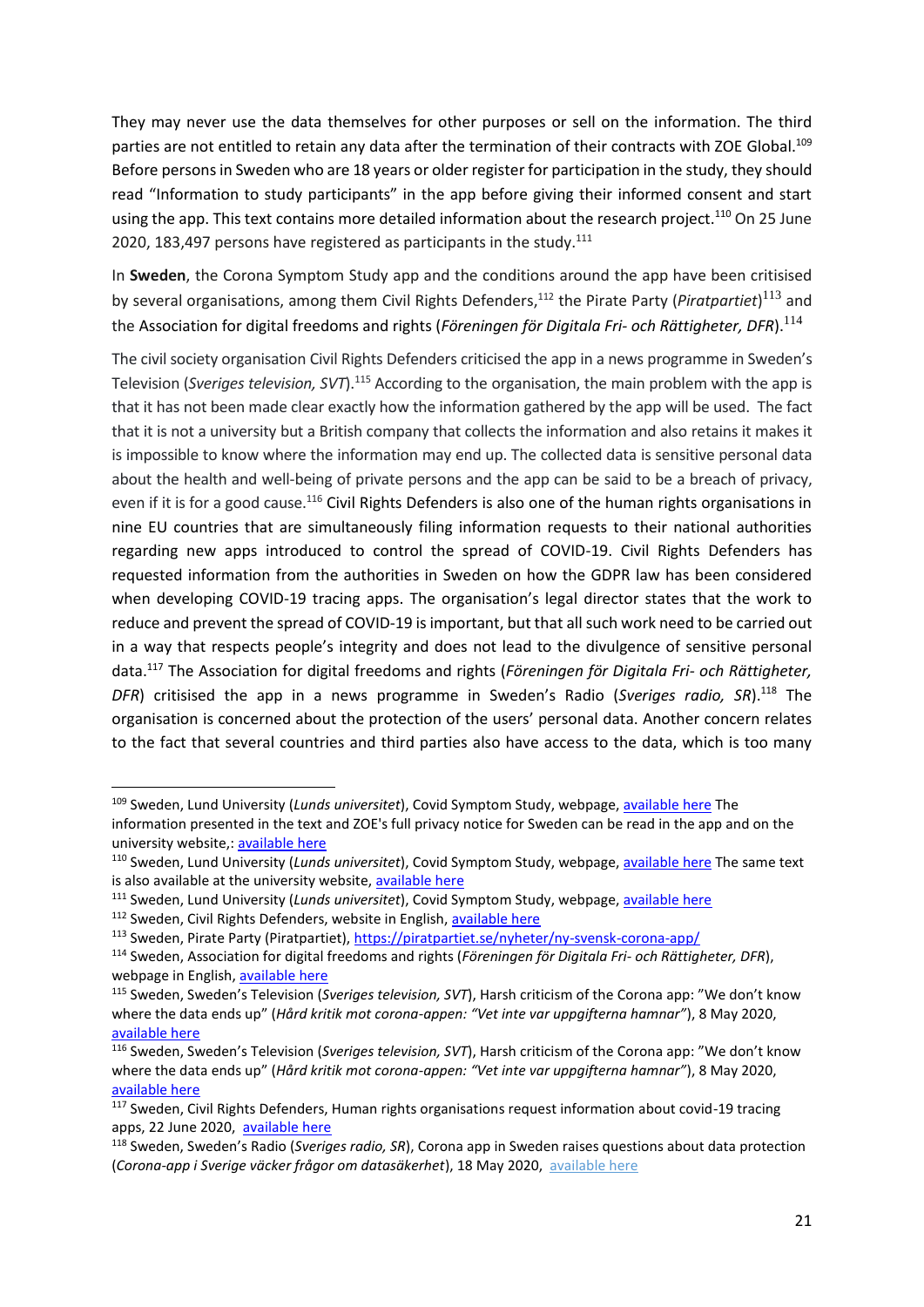actors. According to the organisation, its assessment is that the app is not very secure when it comes to the protection of the users' personal data. The Pirate party (*Piratpartiet*), a small political party standing for elections at municipal, regional and national level criticised the app on the party's website.<sup>119</sup> According to the party, the app has a number of actual and potential flaws. 1) According to the app's privacy policy, personal data can be disclosed to US actors that do not have the same high data protection requirements as their European counterparts; 2) ZOE Global Ltd. is not explicit about what kind of information about the app users that are gathered, but uses very vague language in its privacy policy; 3) The company does not specify an end date for storing the health data, although Lund University states that it will store its data for at least ten years. However, the contact information collected is stored for six years after the user has stopped using the app, for marketing purposes; 4) The personal data is shared with a large number of third-party actors, including Amazon, Google, SwiftyBeaver, SurveyMonkey and Segment; and 5) There is no link to the app's source code anywhere on its official site. The Pirate Party states that it has found something which they believe is the source code a[t https://github.com/zoe/covid-tracker-react-native](https://github.com/zoe/covid-tracker-react-native) If it is the source code it is a free and open source, even if it is difficult find. The Pirate Party adds that Zoe Global Ltd. is a company with a business model that is based on data collection in collaboration with research institutions, enabling the company to use the collected data to develop predictive models for commercial purposes. According to the party, this makes it unclear for what purpose ZOE Global Ltd. developed the app in question.<sup>120</sup>

### **2.3 Spread of disinformation online**

 *In reference to Bulletin #1 where these issues were addressed, please describe measures taken to counter the spread of disinformation online, during the reporting period and on any key developments since you last reported on this issue.*

In Sweden, a number of measures has been taken by several authorities and other actors in order to counter the spread of disinformation. The most well-known measures are presented below.

- Swedish Civil Contingencies Agency (*Myndigheten för samhällsskydd och beredskap, MSB*) gathers information on the main measures aimed at managing covid-19 as well as links to similar information on the websites of relevant authorities and organisations and tips to individuals on its website.<sup>121</sup>
- Krisinformation.se is a website that disseminates information from authorities and other responsible parties in connection to a crisis or any other serious event. The website presents all confirmed information about the virus outbreak and links to other reliable sources.<sup>122</sup>
- Digiteket is a learning platform for digital education designed for library staff. The platform offers a course called the Corona infodemic  $-$  a litmus test of your resilience against false

**<sup>.</sup>** <sup>119</sup> Sweden, Pirate Party (Piratpartiet),<https://piratpartiet.se/nyheter/ny-svensk-corona-app/>

<sup>120120</sup> Sweden, Pirate Party (*Piratpartiet*), New Swedish Corona app (*Ny svensk corona-app*),website, May 2020, [available here](https://piratpartiet.se/nyheter/ny-svensk-corona-app/)

<sup>121</sup> Sweden, Swedish Civil Contingencies Agency (*Myndigheten för samhällsskydd och beredskap, MSB*), MSB's work arising from the corona virus (*MSB:s arbete med anledning av coronaviruset*), [available here](https://www.msb.se/sv/aktuellt/pagaende-handelser-och-insatser/msbs-arbete-med-anledning-av-coronaviruset/) <sup>122</sup> Sweden, Krisinformation.se, Confirmed information about the corona virus (*Bekräftad information om coronaviruset*), [available here](https://www.krisinformation.se/detta-kan-handa/handelser-och-storningar/20192/myndigheterna-om-det-nya-coronaviruset)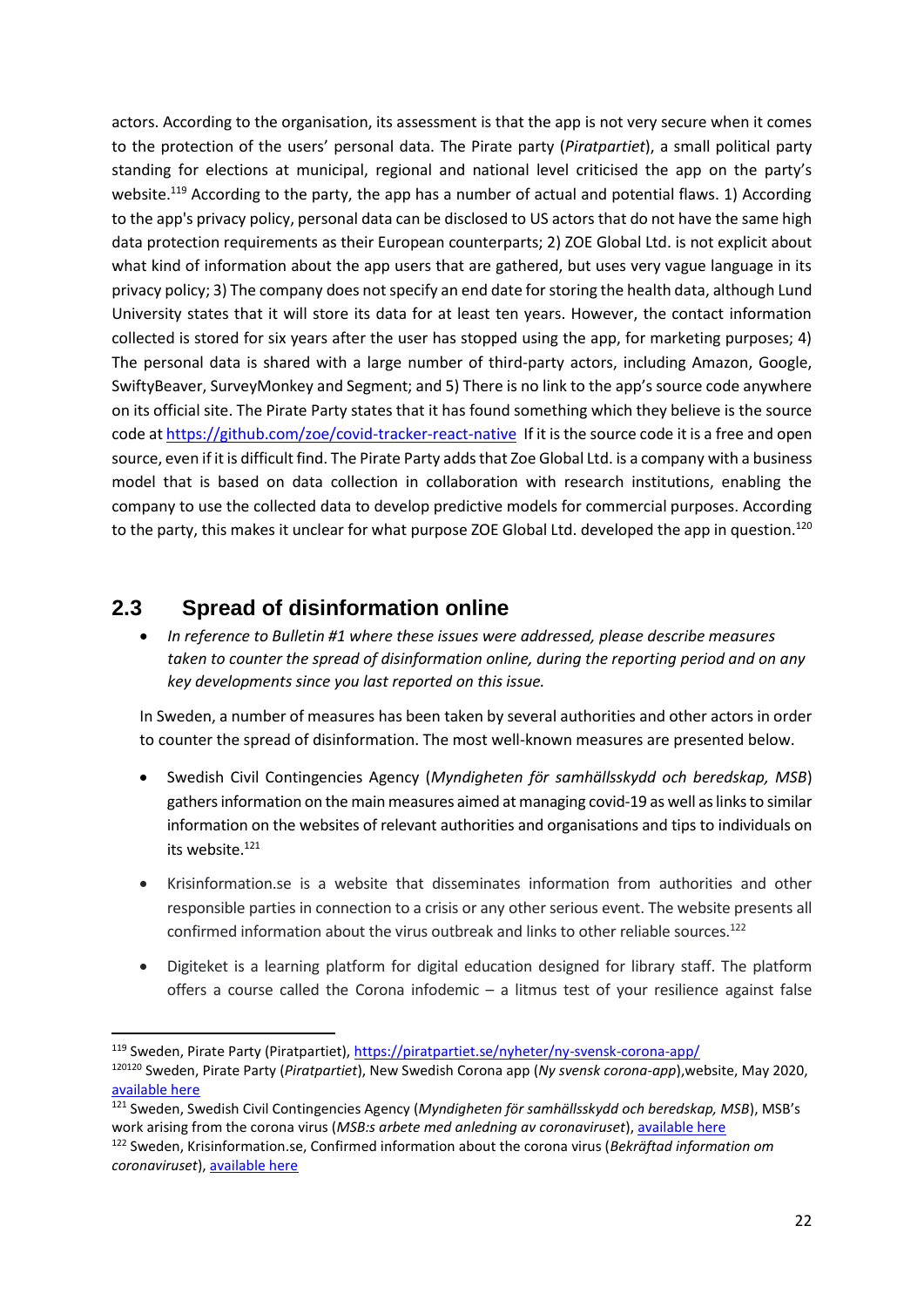information (*Coronainfodemin – en lackmustest på din motståndskraft mot falsk information*), which aims at providing the users with an increased understanding of different types of disinformation, as well as methods for dealing with and orienting themselves among huge amounts of information.<sup>123</sup>

- The Swedish Internet Foundation (*Internetstiftelsen*) is an independent, private foundation promoting a positive development of the internet. The foundation has published a webpage on what private individuals should do in order to avoid false information and fraud linked to the corona virus<sup>124</sup>.
- Sweden's Educational Radio, (*Utbildningsradion, UR*), has produced a new series Source Control Corona (Källkoll Corona) aimed at children between 13 and 16 years old. The series follows two journalists who address the importance of source criticism in an era with an overflow of information and disinformation. The series consists of 14 episodes of 7–10 minutes each and is accessible online at ur.play<sup>125</sup> The Educational Radio has also gathered programmes that provide knowledge about media and information on a thematic page called Media and Information Capabilities (Media- och informationskunnighet).<sup>126</sup>
- The Swedish Media Council (*Statens mediaråd*) produces a podcast called the Media Citizen (*Medieborgaren*) that raises questions about source criticism and disinformation and how to learn to see through rumours.<sup>127</sup>
- The Workers' Education Association (*Arbetarnas bildningsförbund, ABF*) that is Sweden's leading study association has released a study material and a study guide about media and information capabilities and source criticism. The study material consists of three films which may form the basis for workshops on the topic. The study guide is aimed at potential workshop leaders and includes the links to the three films and the passwords to them.<sup>128</sup>
- 8sidor.se, published by the Swedish Agency for Accessible Media (*Myndigheten för tillgängliga medier*), presents easy-to-read questions and answers about the corona virus.<sup>129</sup>

 $123$  Sweden, Digoteket, Corona infodemic – a litmus test of your resilience against false information (*Coronainfodemin – en lackmustest på din motståndskraft mot falsk information*), [available here](https://digiteket.se/kurs/coronainfodemin-ett-lackmustest-pa-din-motstandskraft-mot-falsk-information/)

<sup>124</sup> Sweden, Swedish Internet Foundation (*Internetstiftelsen*), Corona – this is how you protect yourself against fraudsters (Corona – så skyddar du dig från bedragare), [available here](https://internetstiftelsen.se/nyheter/corona-sa-skyddar-du-dig-fran-bedragare/)

<sup>125</sup> Sweden, Sweden's educational radio (*Utbildningsradion, UR*), Source Control Corona (*Källkoll Corona*), [available here](https://urplay.se/serie/217192-kallkoll-corona)

<sup>126</sup> Sweden, Sweden's educational radio (*Utbildningsradion, UR*), MIC - Media and Information Capabilities (MIK – Media- och informationskunnighet, [available here](https://urplay.se/tema/mik)

<sup>127</sup> Sweden, Swedish Media Council (*Statens mediaråd*), The Media Citizen (*Medieborgaren*), podcast, [available](https://statensmedierad.se/publikationer/poddar/medieborgarpodden9gardetattkannaigenettpropagandatrolllangd35minuter.3796.html)  [here](https://statensmedierad.se/publikationer/poddar/medieborgarpodden9gardetattkannaigenettpropagandatrolllangd35minuter.3796.html)

<sup>128</sup> Sweden, Workers' Education Association (*Arbetarnas bildningsförbund, ABF*), Like – Comment – Share: study guide on media and information capabilities (*Gilla – Kommentera – Dela: studiehandledning i media- och informationskunnighet*), [available here](https://webbutik.abf.se/product/nyheter/0/0/gilla__kommentera__dela_studiehandledning_i_mik) The three films can be found at vimeo.com/261803153, vimeo.com/261803912 and vimeo.com/261802676. The password is the same for all three films – ABFMIK2020. <sup>129</sup> Sweden, Swedish Agency for Accessible Media (*Myndigheten för tillgängliga medier*), 8sidor.se, Questions and answers about the Corona virus (*Frågor och svar om viruset corona*)[, available here](https://8sidor.se/8-sidor/2020/03/fragor-och-svar-om-viruset-corona/)